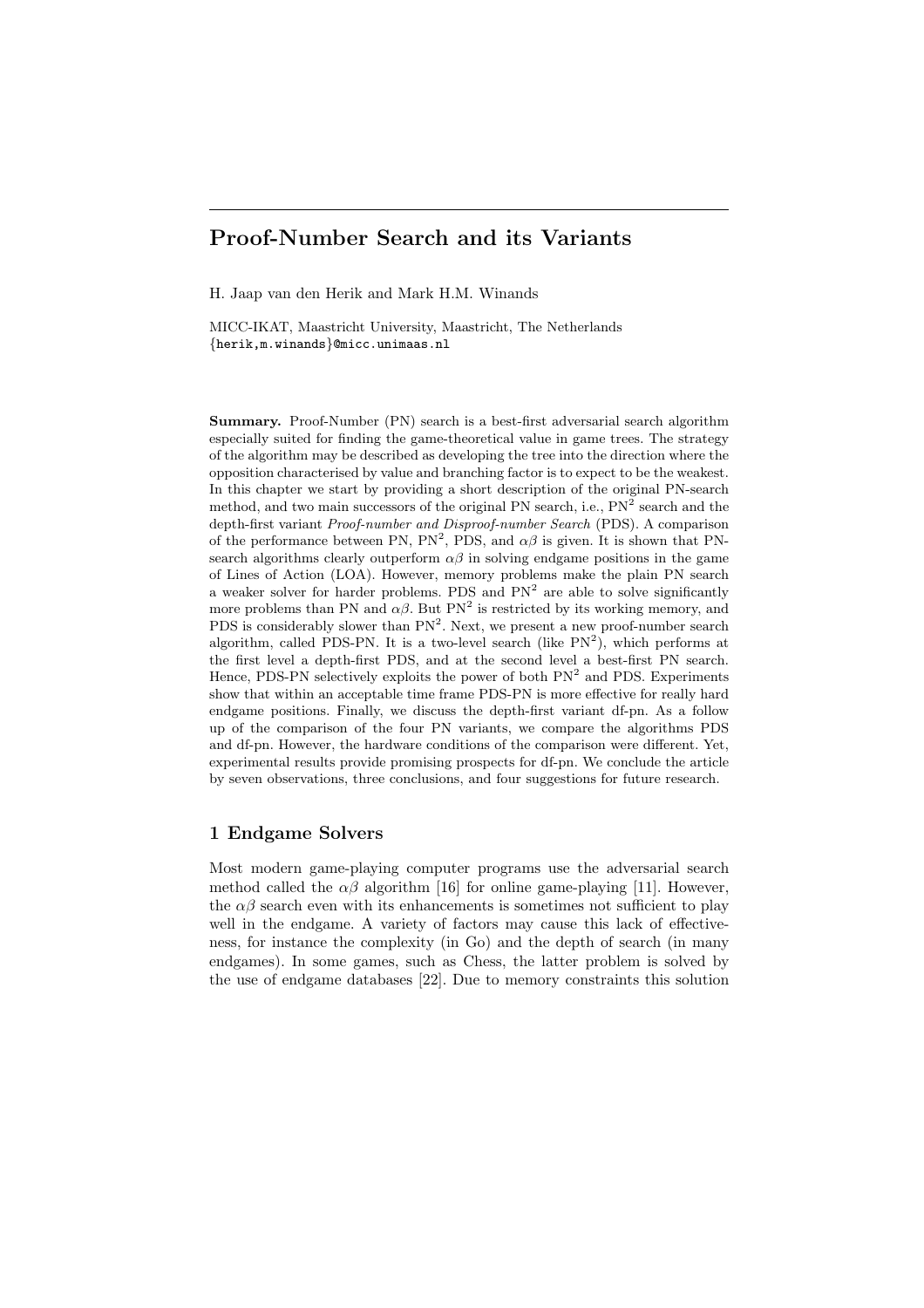is only feasible for endgames with a relatively small state-space complexity, although nowadays the size may be considerable.

In the last three decades many other search approaches have been proposed, tested and thoroughly investigated (for an overview see [12]). Two lines of research focused on the possibilities of the opponent and the potential threats of the opponent. The development started with the idea of conspiracynumber search as developed by McAllester [17] and worked out by Schaeffer [30]. This idea was heuristical by nature. It inspired Allis [1] to propose PN Search, a specialised binary (win or non-win) search method for solving games and for solving difficult endgame positions [2].

PN search is a best-first adversarial search algorithm especially suited for finding the game-theoretical value in game trees. In many domains PN search outperforms  $\alpha\beta$  search in proving the game-theoretic value of endgame positions. The PN-search idea is a heuristic, which prefers expanding slim subtrees over wide ones. PN search or a variant thereof has been successfully applied to the endgame of Awari [2], Chess [6], Checkers [31, 32, 33], Shogi [34], and Go [15]. Since PN search is a best-first search, it has to store the whole search tree in memory. When the memory is full, the search has to end prematurely.

To overcome this problem  $PN<sup>2</sup>$  was proposed by Allis [1] as an algorithm to reduce memory requirements in PN search. It is elaborated upon in Breuker [5]. Its implementation and testing for chess positions is extensively described in Breuker, Uiterwijk, and Van den Herik [8]. PN<sup>2</sup> performs two levels of PN search, one at the root and one at the leaves of the first level. As in the B\* algorithm [4], a search process is started at the leaves to obtain a more accurate evaluation. Although  $PN<sup>2</sup>$  uses far less memory than PN search, it does not fully overcome the memory obstacle.

Therefore, the idea behind the  $MTD(f)$  algorithm [25] was applied to PN variants: try to construct a depth-first algorithm that behaves as its corresponding best-first search algorithm. This idea became a success. In 1995, Seo formulated a depth-first iterative-deepening version of PN search, later called PN\* [34]. The advantage of this variant is that there is no need to store the whole tree in memory. The disadvantage is that  $PN^*$  is slower than PN [29].

Other depth-first variants are PDS [18] and df-pn [21]. Although their generation of nodes is even slower than PN\*'s, they are building smaller search trees. Hence, they are in general more efficient than PN\*.

In this chapter we will investigate several PN-search algorithms, using the game of Lines of Action  $(LOA)$  [26] as test domain. We will concentrate on the offline application of the PN-search algorithms. The number of positions they can solve (i.e., the post-mortem analysis quality) is tested on a set of endgame positions. Moreover, we will investigate to what extent the algorithms are restricted by their working memory *or* by the search speed.

The chapter is organised as follows. In Section 1 we discuss the need for special algorithms to solve endgame positions. Section 2 describes  $PN$ ,  $PN^2$ ,  $PN^*$ , PDS, and df-pn. In Section 3 two enhancements of PN and  $PN^2$  are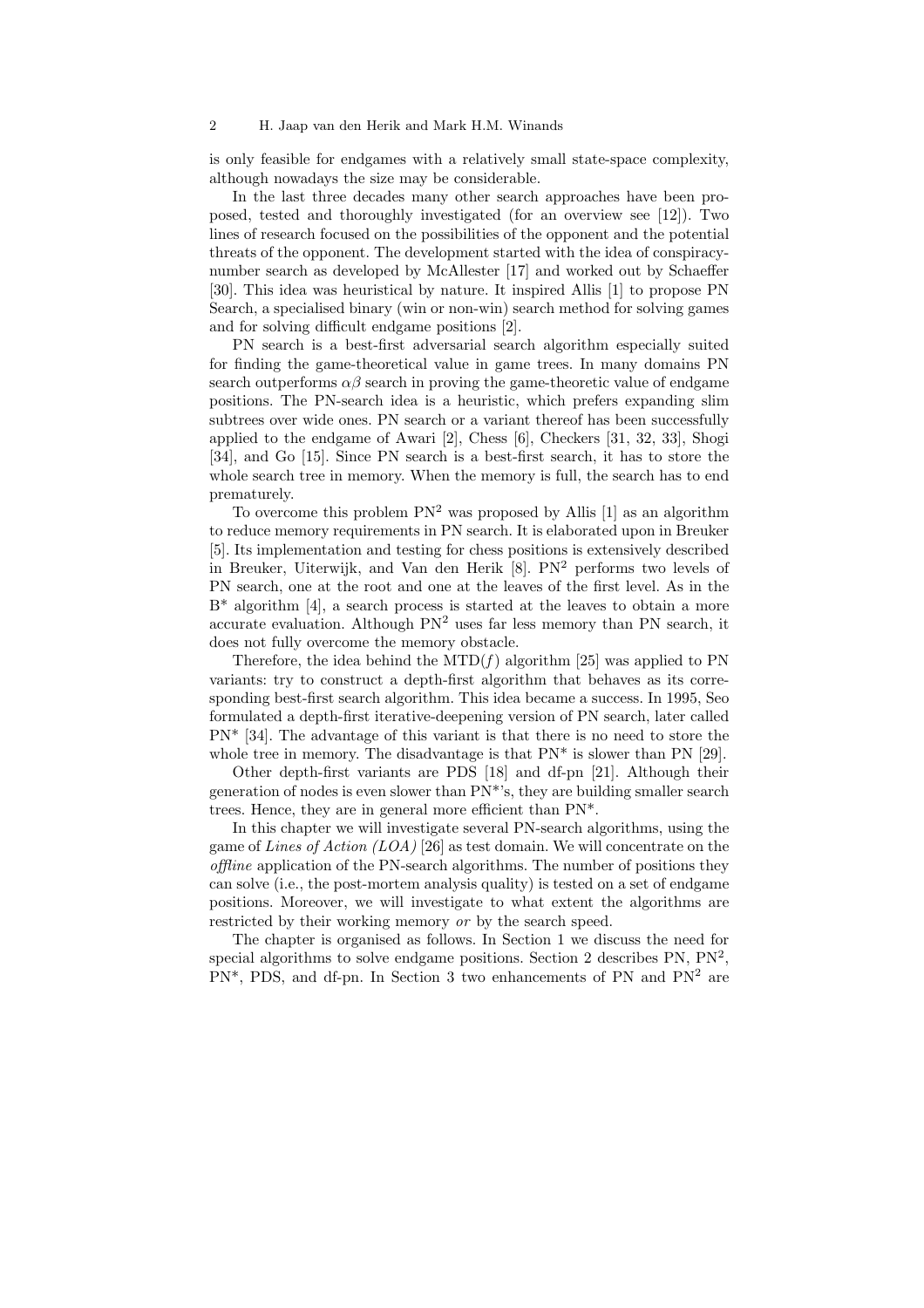described. In Section 4 we examine the offline solution power and the solution time of three PN variants, in relation to those of  $\alpha\beta$ . In Section 5 we explain the working of PDS-PN by elaborating on PDS and the idea of two-level search algorithms. Then, in Section 6, the results of experiments with PDS-PN on a set of endgame positions are given. Subsequently, we briefly discuss df-pn and compare the results by PDS and df-pn in Section 7. Finally, in Section 8 we present seven observations, three conclusions and four suggestions for future research.

# 2 Five Proof-Number Search Algorithms

In this section we give a short description of PN search (Subsection 2.1),  $PN^2$ search (Subsection 2.2) and three depth-first variants of PN search . Recently, three depth-first PN variants, PN\*, PDS, and df-pn have been proposed, which solved the memory problem of PN-search algorithms. They will be discussed in Subsection 2.3, 2.4, and 2.5.

# 2.1 Proof-Number Search

Proof-Number (PN) search is a best-first search algorithm especially suited for finding the game-theoretical value in game trees [1]. Its aim is to prove the true value of the root of a tree. A tree can have three values: true, false, or unknown. In the case of a forced win, the tree is *proved* and its value is true. In the case of a forced loss or draw, the tree is disproved and its value is false. Otherwise the value of the tree is unknown. In contrast to other best-first algorithms PN search does not need a domain-dependent heuristic evaluation function to determine the most-promising node to be expanded next [2]. In PN search this node is usually called the *most-proving* node. PN search selects the most-proving node using two criteria: (1) the shape of the search tree (the branching factor of every internal node) and (2) the values of the leaves. These two criteria enable PN search to treat game trees with a non-uniform branching factor efficiently. The strategy of the algorithm may be described as developing the tree into the direction where the opposition characterised by value and branching factor is to expect to be the weakest.

Below we explain PN search on the basis of the AND/OR tree depicted in Figure 1, in which a square denotes an OR node, and a circle denotes an AND node. The numbers to the right of a node denote the proof number (upper) and disproof number (lower). A *proof number*  $(pn)$  represents the minimum number of leaf nodes which have to be proved in order to prove the node. Analogously, a *disproof number*  $(dpn)$  represents the minimum number of leaf nodes which have to be disproved in order to disprove the node. Because the goal of the tree is to prove a forced win, winning nodes are regarded as proved. So, they have proof number 0 and disproof number  $\infty$  (e.g., node i). Lost or drawn nodes are regarded as disproved (e.g., nodes f and  $k$ ). They have proof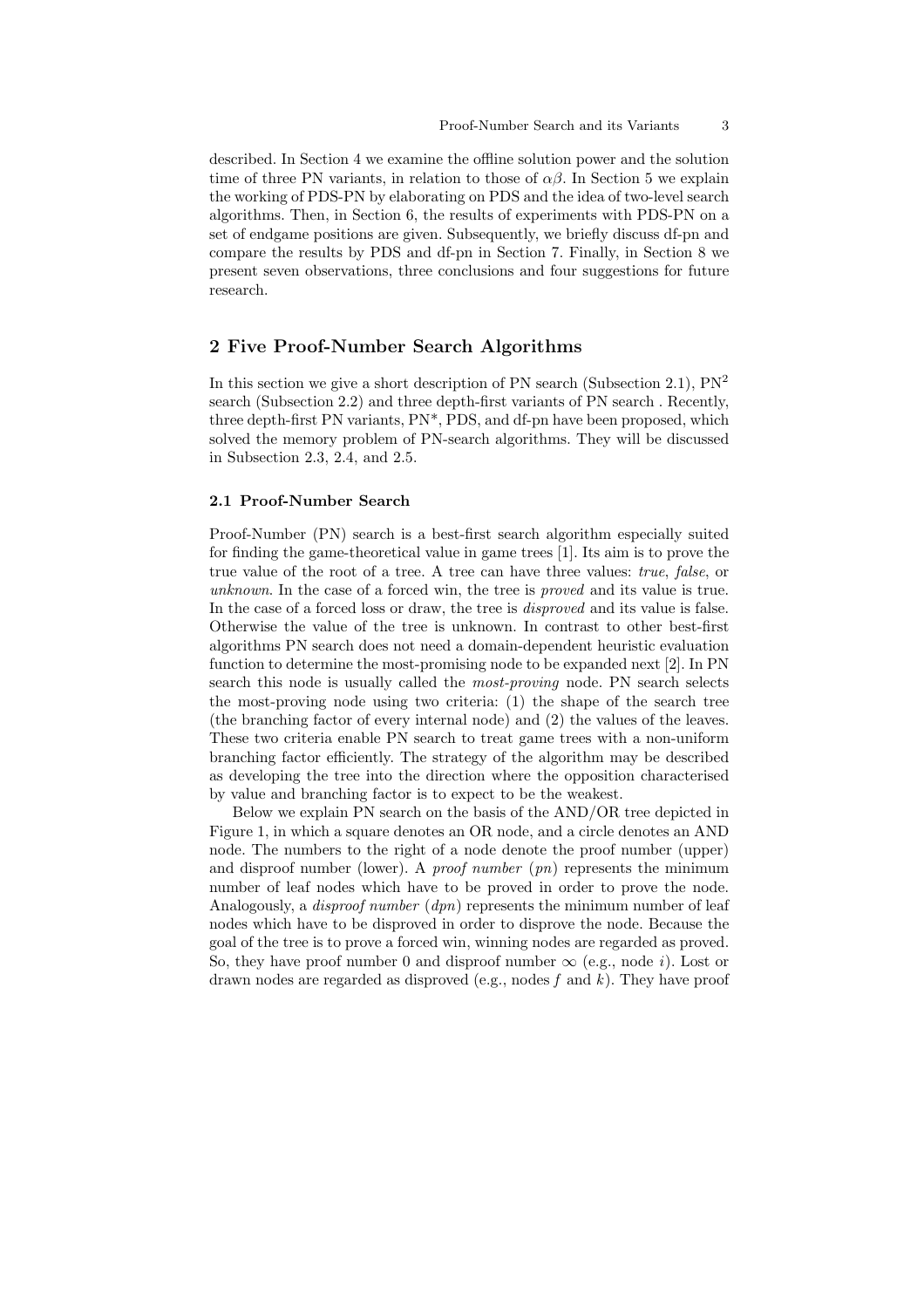

Fig. 1. An AND/OR tree with proof and disproof numbers

number  $\infty$  and disproof number 0. Unknown leaf nodes have a proof and disproof number of unity (e.g., nodes  $g, h, j$ , and  $l$ ). The proof number of an internal AND node is equal to the sum of its children's proof numbers, since to prove an AND node all the children have to be proved. The disproof number of an AND node is equal to the minimum of its children's disproof numbers, since to disprove an AND node it suffices to disprove one child. The proof number of an internal OR node is equal to the minimum of its children's proof numbers, since to prove an OR node it suffices to prove one child. The disproof number of an internal OR node is equal to the sum of its children's disproof numbers, since to disprove an OR node all the children have to be disproved.

The procedure of selecting the most-proving node to expand is as follows. We start at the root. Then, at each OR node the child with the lowest proof number is selected as successor, and at each AND node the child with the lowest disproof number is selected as successor. Finally, when a leaf node is reached, it is expanded (which makes the leaf node an internal node) and the newborn children are evaluated. This is called immediate evaluation. The selection of the most-proving node  $(j)$  in Figure 1 is given by the bold path.

The number of node traversals to select the most-proving node can have a negative impact on the execution time. Therefore, Allis [1] proposed the following minor enhancement. The updating process can be terminated when the proof and disproof number of a node do not change. From this node we can start the next most-proving node selection. For an adequate description of implementation details we refer to Allis  $et \ al.$  [2], where the essentials for implementation are given.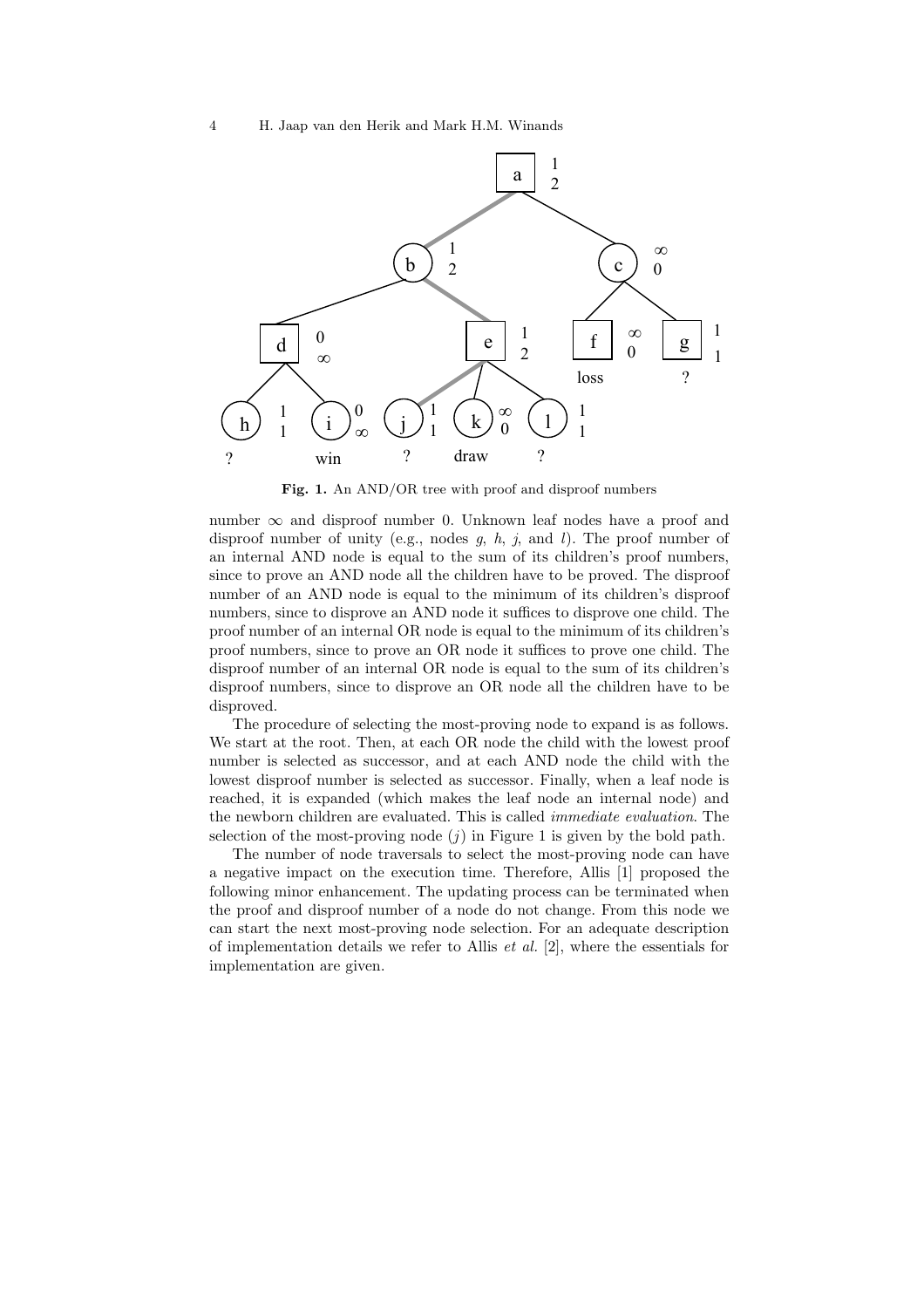In the naive implementation, proof and disproof numbers are each initialised to unity in the unknown leaves. In other implementations, the proof number and disproof number are set to 1 and  $n$ , respectively, for an OR node (and the reverse for an AND node), where  $n$  is the number of legal moves. In LOA this would mean that we take the *mobility* of the moving player in the position into account, which is an important feature in the evaluation function as well [37]. The effect of this enhancement is tested in Section 3. We would like to remark that there are other possibilities to initialise the proof and disproof numbers. Allis [1] applies domain-specific knowledge to set the variables in Awari. Saito et al. [27] apply an algorithm called MC-PNS in the game of Go. It gives a value to the proof and disproof number by performing a Monte-Carlo evaluation at the leaf node of the tree.

Here we reiterate that a disadvantage of PN search is that the whole search tree has to be stored in memory. When the memory is full, the search process has to be terminated prematurely. A partial solution is to delete proved or disproved subtrees [1]. In the next subsections we discuss two main variants of PN search that handle the memory problem more adequately.

# 2.2 PN<sup>2</sup> Search

For an appropriate description we repeat a few sentences of our own.  $PN<sup>2</sup>$  is first described by Allis [1], as an algorithm to reduce memory requirements in PN search. It is elaborated upon in Breuker [5]. Its implementation and testing for chess positions is extensively described in Breuker *et al.* [8].  $PN^2$ consists of two levels of PN search. The first level consists of a PN search  $(PN_1)$ , which calls a PN search at the second level  $(PN_2)$  for an evaluation of the most-proving node of the  $PN_1$ -search tree. This  $PN_2$  search is bound by a maximum number of nodes to be stored in memory. The number is a fraction of the size of the  $PN_1$ -search tree. The fraction  $f(x)$  is given by the logistic-growth function  $[3]$ , x being the size of the first-level search:

$$
f(x) = \frac{1}{1 + e^{\frac{a - x}{b}}},
$$
\n(1)

with parameters a and b, both strictly positive. The number of nodes  $y$  in a PN2-search tree is restricted to the minimum of this fraction function and the number of nodes which can still be stored. The formula to compute  $y$  is:

$$
y = min(x \times f(x), N - x), \tag{2}
$$

with  $N$  the maximum number of nodes to be stored in memory.

The  $PN<sub>2</sub>$  search is stopped when the number of nodes stored in memory exceeds y or the subtree is (dis)proved. After completion of the  $PN<sub>2</sub>$  search, the children of the root of the  $PN_2$ -search tree are preserved, but subtrees are removed from memory. The children of the most-proving node (the root of the  $PN_2$ -search tree) are not immediately evaluated by a second-level search;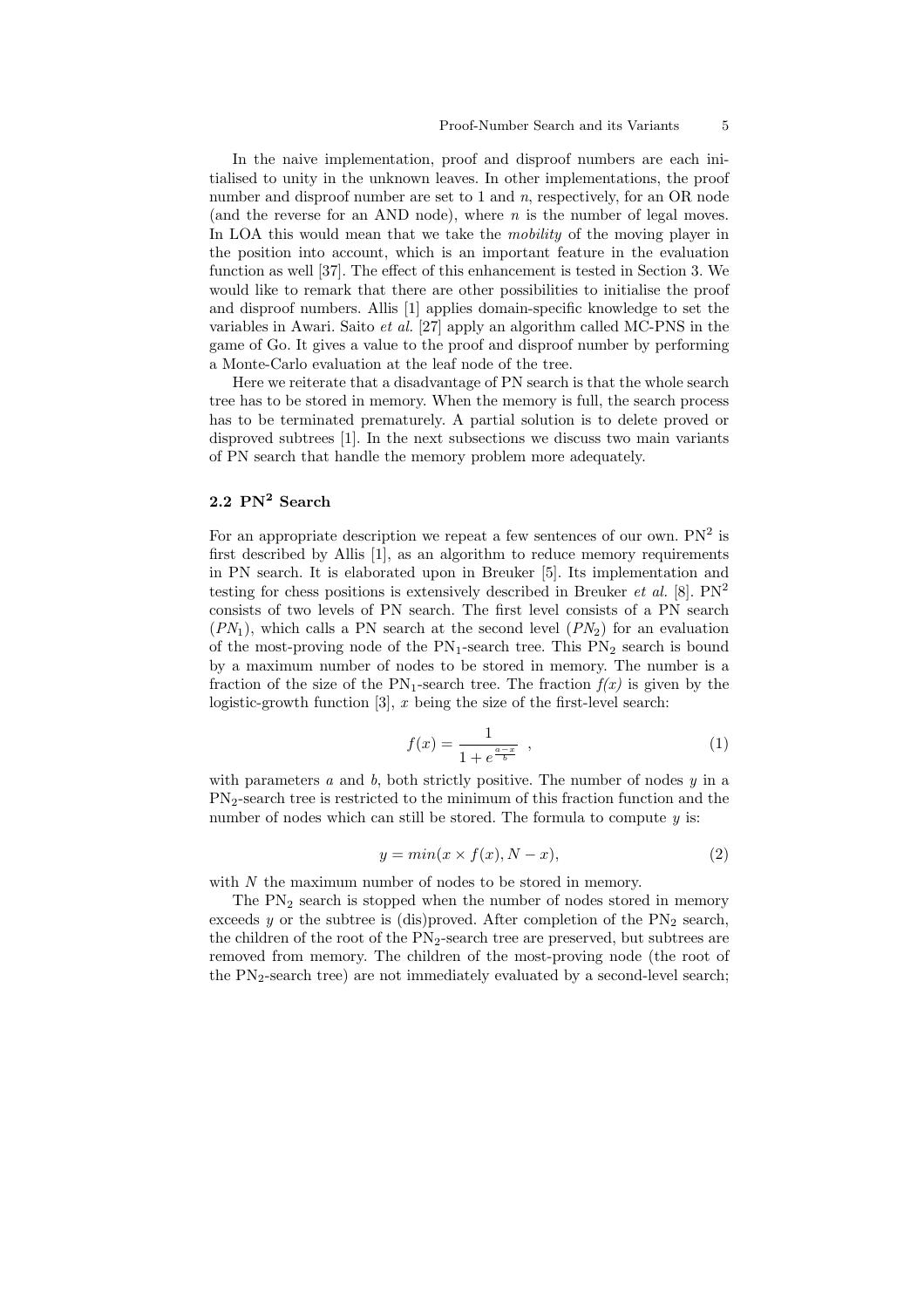evaluation of such a child node happens only after its selection as most-proving node. This is called *delayed evaluation*. We remark that for  $PN<sub>2</sub>$ -search trees immediate evaluation is used. The essentials of our implementation are given in [5].

As we have seen in Subsection 2.1, proved or disproved subtrees can be deleted. If we do not delete proved or disproved subtrees in the  $PN<sub>2</sub>$  search the number of nodes searched is the same as y, otherwise we can continue the search longer. The effect of *deleting (dis)proved*  $PN_2$  *subtrees* is tested in Section 3.

#### 2.3 PN\*

In 1995, Seo formulated the first depth-first iterative-deepening version of PN search, later called PN\* [34]. PN\* uses a method called multiple-iterative deepening. Instead of iterating only at the root node such as in the ordinary iterative deepening, it iterates also at AND nodes. To each AND node a threshold is given. The subtree rooted at that node is continued to be searched as long as the proof number is below the assigned threshold. To keep iterative deepening effective, the method is enhanced by storing the expanded nodes in a transposition table.

# 2.4 PDS

The disadvantage of  $PN^*$  is that it has difficulties to disprove a (sub)tree, which harms its solving performance [29]. Nagai [18, 19] proposed a second depth-first search algorithm, called Proof-number and Disproof-number Search (PDS), which is a straight extension of PN\*. Instead of using only proof numbers such as in PN<sup>\*</sup>, PDS uses disproof numbers too.<sup>1</sup> Moreover, PDS uses multiple-iterative deepening in every node. To keep iterative deepening effective, the method is enhanced by storing the expanded nodes in a  $TwoBig$ transposition table [7]. PDS uses two thresholds in searching, one for the proof numbers and one for the disproof numbers. We note that PDS suffers from the Graph-History Interaction (GHI) problem (cf.  $[9]$ ).<sup>2</sup> In the present implementation this problem is ignored [19]. In Section 5.2 we will describe PDS in detail.

#### 2.5 df-pn

Nagai [20, 21] has introduced a third depth-first PN algorithm, called dfpn (depth-first proof-number search). It is mainly a variant of PDS. The

 $\overline{1}$  We recall that PN and PN<sup>2</sup> use disproof numbers too.

<sup>&</sup>lt;sup>2</sup> In a search graph a node's value may be dependent on the path leading to it. Different paths may lead to different values. Hence, it is difficult to determine the value of any node unambiguously. The problem is known as the Graph-History Interaction (GHI) problem (see [10, 23]).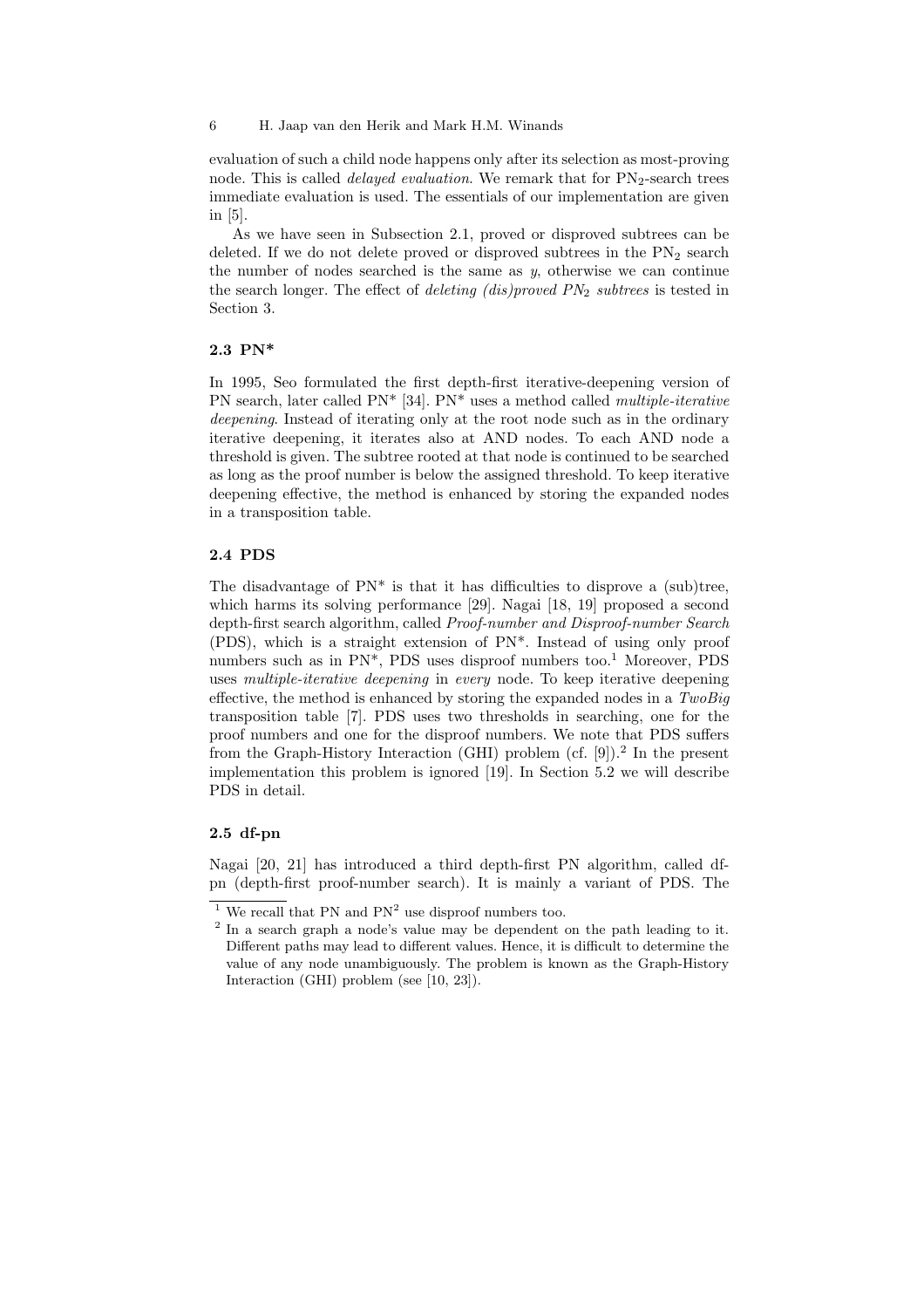algorithm df-pn does not perform iterative deepening at the root node. As with PDS, df-pn uses two thresholds for a node, one as a limit for proof numbers  $(\text{pnt})$  and one for disproof numbers  $(\text{dnt})$ . In contrast to PDS, it sets the thresholds of both proof number and disproof number at the root node to ∞. Once the thresholds are assigned to a node, the subtree rooted in that node is stopped to be searched if the proof number  $(pn)$  or disproof number  $(dpn)$  is larger than or equal to their corresponding threshold. Obviously, the condition  $pn < \infty$  and  $dn < \infty$  holds if the tree is not solved. As the search goes more deeply, the threshold values are distributed among the descendant nodes.

At an OR node  $p$  we select the child  $n$  with lowest  $pn$  just like in the regular PN search. Assume that there is a node  $s$  with the second lowest  $pn$ value. The thresholds of node  $n$  are set in the following way:

$$
pnt_n = min(pnt_p, pn_s + 1),
$$
\n(3)

$$
dn t_n = dn t_p - dn_p + dn_n. \tag{4}
$$

Similarly, at an AND node  $p$  we select the child  $n$  with lowest  $dn$  just like in the regular PN search. Assume that there is a node s with the second lowest *dpn* value. The thresholds of node *n* are set in the following way:

$$
pnt_n = pnt_p - pn_p + pn_n,\tag{5}
$$

$$
dnt_n = min(dnt_p, dpn_s + 1). \t\t(6)
$$

Contrary to PDS, it has been proved that df-pn always selects the mostproving node [20]. Initially, the results of df-pn were mixed [21, 28]. Although df-pn sometimes solves positions faster than PDS, it may solve in practice fewer positions [28]. It turns out that the standard df-pn algorithm suffers more from the GHI problem than PDS. It has a fundamental problem when applied to a domain with repetitions [14]. Nagai proposed an ad-hoc way to solve this problem for Tsume-Shogi [20]. Recently, Kishimoto and Müller proposed a solution, which adequately handles the GHI problem in df-pn [13, 15].

To prevent multiple recreations of a subtree due to multiple-iterative deepening, Pawlewicz and Lew [24] developed the  $1 + \epsilon$  trick enhancement that might improve df-pn considerably. It transforms formula 3 to formula 7 for the child's proof-number threshold in a OR node:

$$
pnt_n = min(pnt_p, \lceil pn_s(1+\epsilon) \rceil),\tag{7}
$$

where  $\epsilon$  is a small real number greater than zero.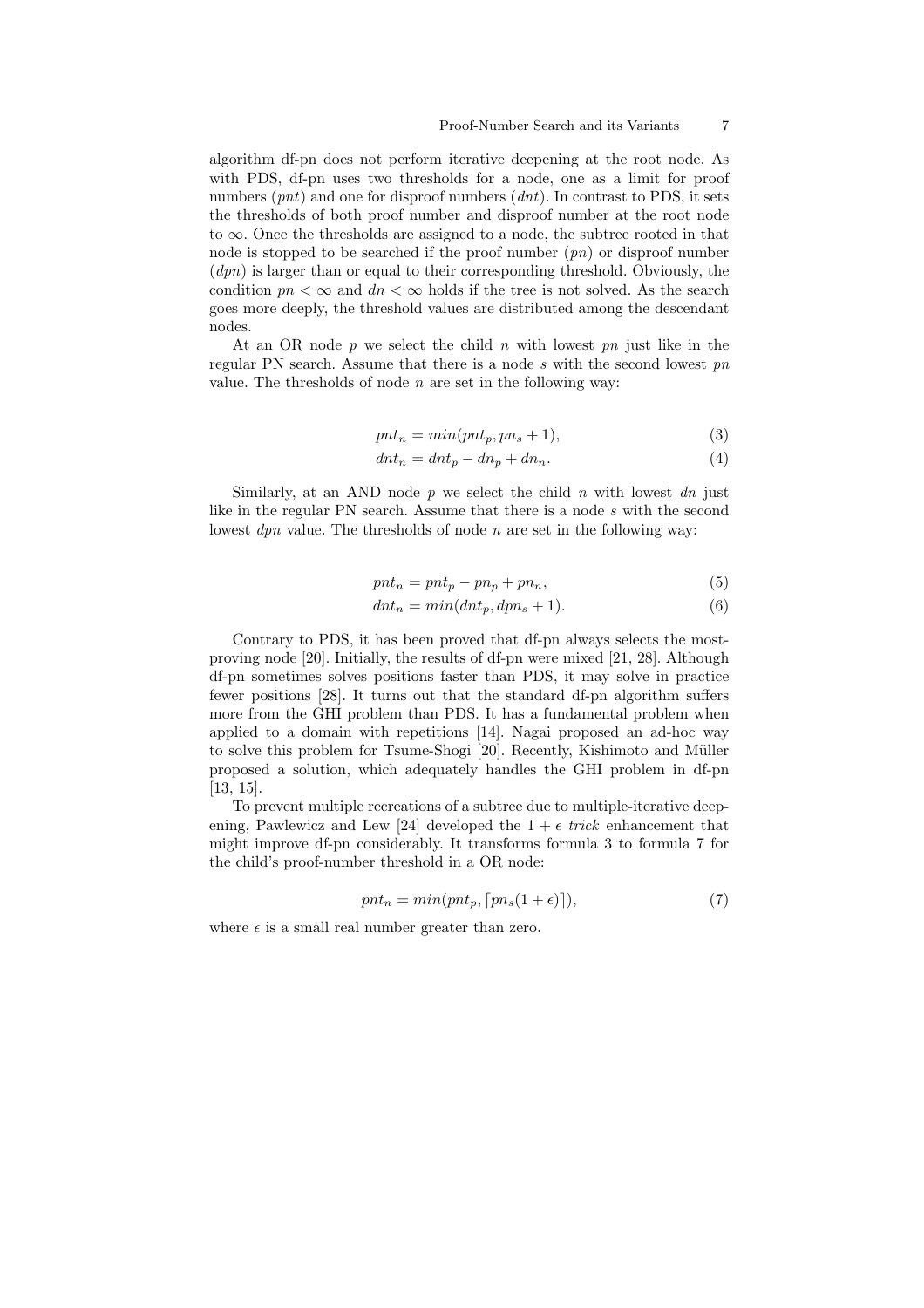# 3 Two Enhancements of PN and  $PN^2$

Below, we test the effect of enhancing PN and  $PN<sup>2</sup>$  with (1) adding mobility and (2) deleting (dis)proved  $PN_2$  subtrees. For PN and  $PN^2$ , all nodes evaluated for the termination condition during the search are counted. The node count is equal to the number of nodes generated. The maximum number of nodes searched is 50,000,000. The maximum number of nodes stored in memory is 1,000,000. These numbers roughly corresponds to the tournament conditions of the Computer Olympiad with respect to Pentium III. The parameters  $(a,b)$  of the growth function used in PN<sup>2</sup> are set at (1800K, 240K) according to the suggestions in Breuker et al. [8].

In the first experiment, we tested PN search and  $PN<sup>2</sup>$  with the mobility enhancements on a test set of 116 LOA positions.<sup>3</sup> The results are shown in Table 1. In the second column we see that PN search solved 85 positions using mobility; without mobility it solved 53 positions.  $PN<sup>2</sup>$  search using mobility solved 109 positions and without it solved only 91 positions. Next, in the third column we see that on a set of 53 positions solved by both PN algorithms, PN search using mobility is roughly 5 times faster in nodes than PN search without mobility. Finally, in the fourth column we see that on a set of 91 positions solved by both  $PN^2$  algorithms,  $PN^2$  search using mobility is more than 6 times faster in nodes than  $PN^2$  search without using mobility. In general we may conclude that mobility speeds up the PN and  $PN<sup>2</sup>$  with a factor 5 to 6. The time spent on the mobility extension is estimated at 15% of the total computing time. Owing to mobility PN search can make better search decisions and therefore solve many more positions. The underlying reason is that the memory constraint is violated less frequently.

| Algorithm                |     | $\#$ of pos. solved Total nodes (53 pos.) | Total nodes (91 pos.) |
|--------------------------|-----|-------------------------------------------|-----------------------|
| $\overline{PN}$          | 53  | 24, 357, 832                              |                       |
| $PN + Mob.$              | 85  | 5,053,630                                 |                       |
| $PN^2$                   |     | -                                         | 345,986,639           |
| $\overline{PN^2 +}$ Mob. | 109 | -                                         | 56,809,635            |

**Table 1.** Mobility in PN and  $PN^2$ 

In the second experiment, we tested the effect of deleting (dis)proved subtrees at the  $PN<sub>2</sub>$  search of the  $PN<sup>2</sup>$ . The results are shown in Table 2. Both variants (not deleting  $PN_2$  subtrees and deleting  $PN_2$  subtrees) used mobility in the experiment. On a set of 108 positions that both versions were able to solve, we can see that deleting (dis)proved subtrees improves the search by 10%. It also solves one additional position.

In the remainder of this chapter we will use these two enhancements (i.e., mobility and deleting (dis)proved  $PN_2$  subtrees) for PN and  $PN^2$ .

 $\frac{3}{3}$  The test set can be found at www.cs.unimaas.nl/m.winands/loa/tswin116.zip.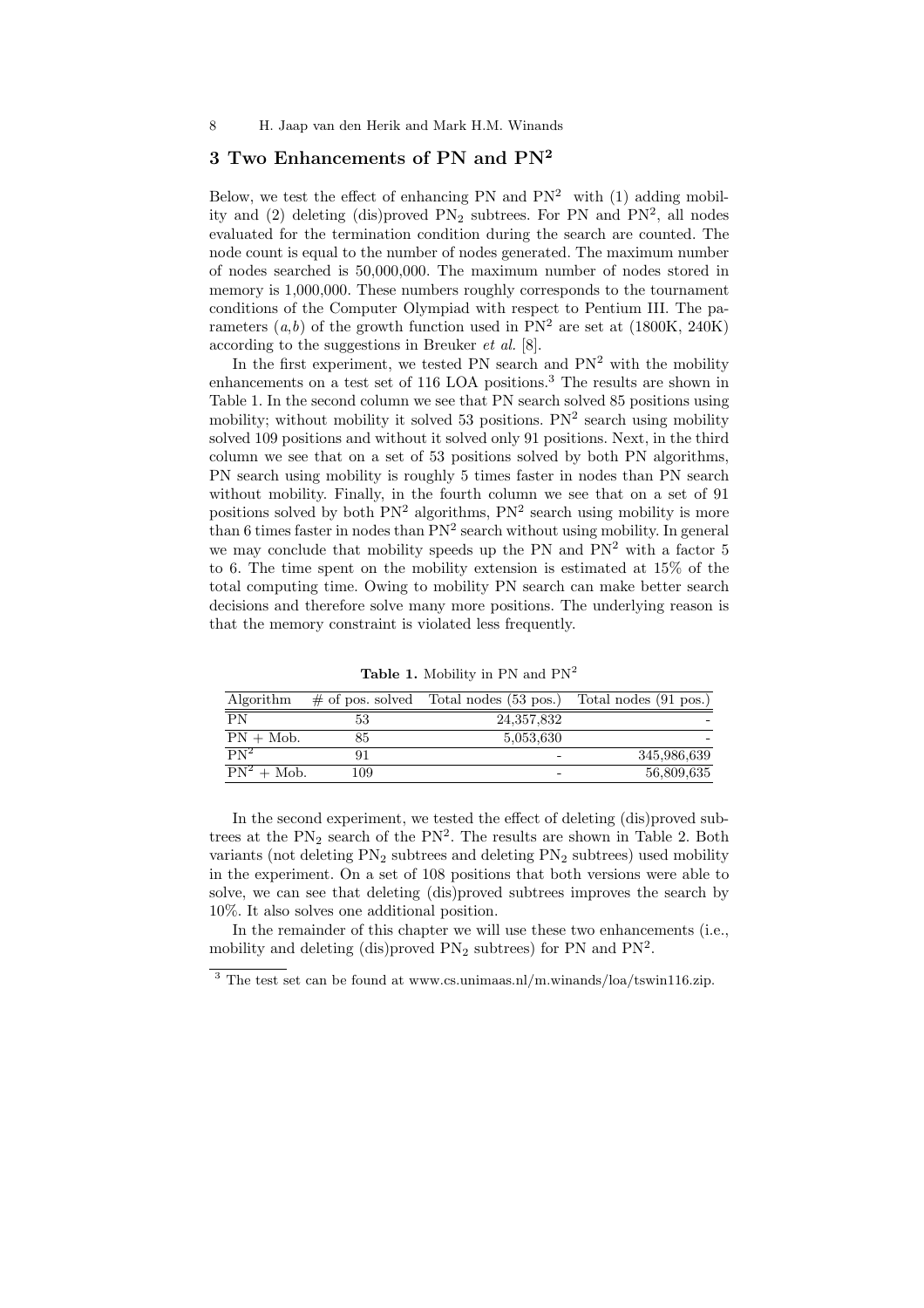| Algorithm                                             |     | $\#$ of pos. solved Total nodes (108 pos.) |
|-------------------------------------------------------|-----|--------------------------------------------|
| $\overline{PN^2}$ not deleting $PN_2$ subtrees        | 108 | 463,076,682                                |
| $\overline{PN^2}$ deleting $\overline{PN_2}$ subtrees | 109 | 416, 168, 419                              |

Table 2. Deleting (dis)proved subtrees at the second-level search  $PN^2$ 

# 4 PN Search Performance

In this section we test the offline performance of three PN-search variants by comparing PN, PN<sup>2</sup>, PDS, and  $\alpha\beta$  search with each other. The goal is to investigate the effectiveness of the PN-search variants by experiments. We will look how many endgame positions they can solve and how much effort (in nodes and CPU time) they take. For the  $\alpha\beta$  depth-first iterative-deepening search, nodes at depth  $i$  are counted only during the first iteration that the level is reached. This is how analogous comparisons are done in Allis [1]. For PN, PN<sup>2</sup>, and PDS search, all nodes evaluated for the termination condition during the search are counted. For PDS this node count is equal to the number of expanded nodes (function calls of the recursive PDS algorithm). PN,  $PN^2$ , PDS, and  $\alpha\beta$  are tested on a set of 488 forced-win LOA positions.<sup>4</sup> Two comparisons are made, which are described in Subsection 4.1 and 4.2.

## 4.1 A General Comparison of Four Search Techniques

In Table 3 we compare PN,  $PN^2$ , PDS, and  $\alpha\beta$  on a set of 488 LOA positions. The maximum number of nodes searched is again 50,000,000. In the second column of Table 3 we see that 470 positions were solved by the  $PN<sup>2</sup>$  search, 473 positions by PDS, only 356 positions by PN, and 383 positions by  $\alpha\beta$ . In the third and fourth column the number of nodes and the time consumed are given for the subset of 314 positions, which all four algorithms were able to solve. If we have a look at the third column, we see that PN search builds the smallest search trees and  $\alpha\beta$  by far the largest. PN<sup>2</sup> and PDS build larger trees than PN but can solve significantly more positions. This suggests that both algorithms are better suited for harder problems. PN<sup>2</sup> investigates 1.2 times more nodes than PDS, but PN<sup>2</sup> is (more than) 6 times faster than PDS in CPU time for this subset.

From the experiments we may draw the following three conclusions.

- 1. PN-search algorithms clearly outperform  $\alpha\beta$  in solving endgame positions in LOA.
- 2. The memory problems make the plain PN search a weaker solver for the harder problems.
- 3. PDS and  $PN<sup>2</sup>$  are able to solve significantly more problems than PN and αβ.

 $4$  The test set can be found at www.cs.unimaas.nl/m.winands/loa/tscg2002a.zip.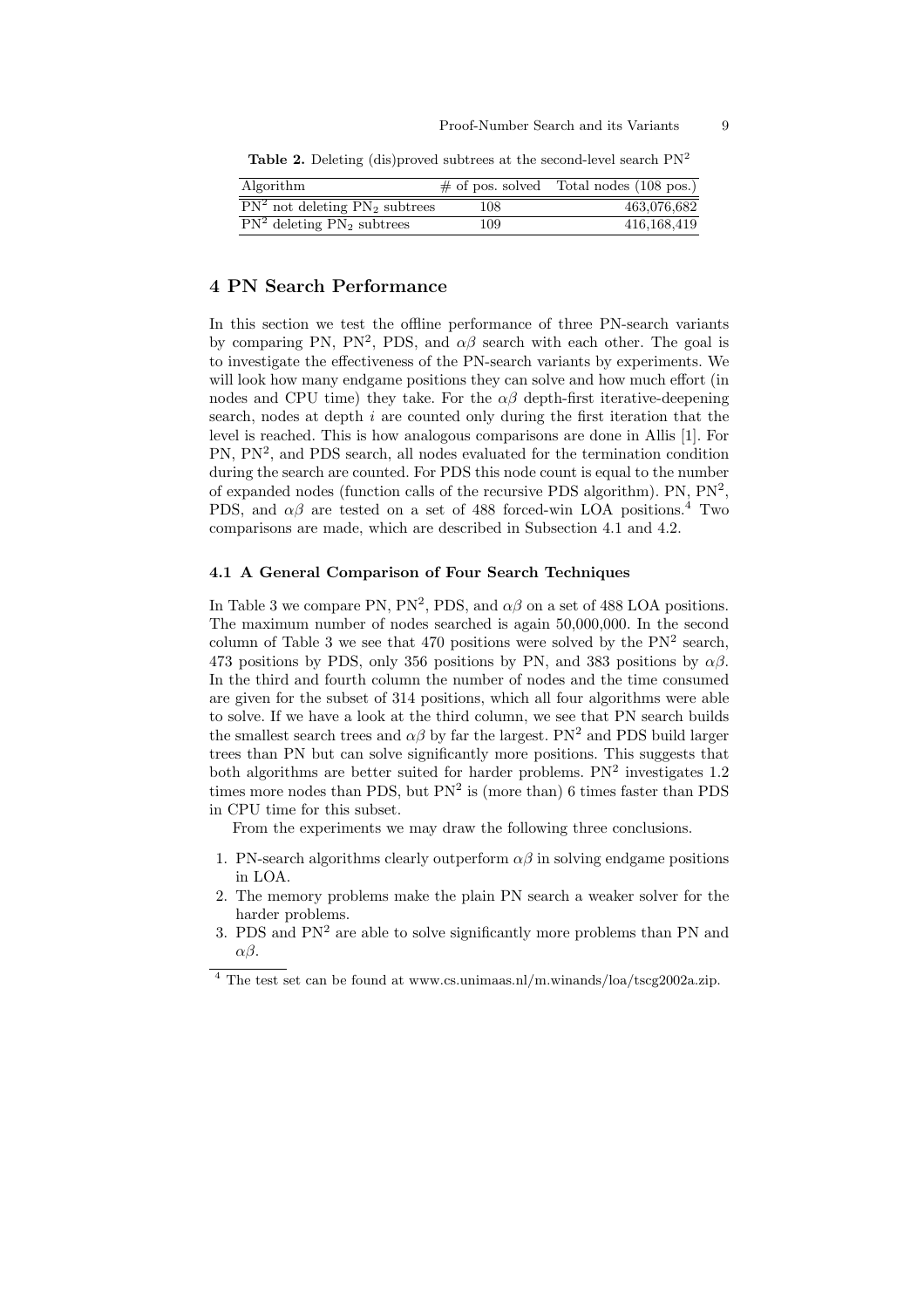| Algorithm     | $\#$ of positions solved | 314 positions |                              |
|---------------|--------------------------|---------------|------------------------------|
|               | (out of $488$ )          |               | Total nodes Total time (ms.) |
| $\alpha\beta$ | 383                      | 1,711,578,143 | 22,172,320                   |
| PN            | 356                      | 89,863,783    | 830, 367                     |
| $PN^2$        | 470                      | 139,254,823   | 1,117,707                    |
| <b>PDS</b>    | 473                      | 118,316,534   | 6,937,581                    |

Table 3. Comparing the search algorithms on 488 test positions

# 4.2 A Deep Comparison of PN<sup>2</sup> and PDS

For a better insight into how much faster  $PN^2$  is than PDS in CPU time, we did a second comparison. In Table 4 we compare  $PN<sup>2</sup>$  and PDS on the subset of 463 test positions, which both algorithms were able to solve. Now,  $PN<sup>2</sup>$  searches 2.6 times more nodes than PDS. The reason for the decrease of performance is that for hard problems the  $PN_2$ -search tree becomes as large as the  $PN_1$ -search tree. Therefore, the  $PN_2$ -search tree is causing more overhead. However, if we have a look at the CPU times we see that  $PN<sup>2</sup>$  is still three times faster than PDS. The reason is that PDS has a relatively large time overhead because of the delayed evaluation. Consequently, the number of nodes generated is higher than the number of nodes expanded. In our experiments, we observed that PDS generated nodes  $7$  to  $8$  times slower than  $PN^2$ . Such a figure for the overhead is in agreement with experiments performed in Othello and Tsume-Shogi [29]. We remark that Nagai's [19] Othello results showed that PDS was better than PN search, (i.e., it solved the positions faster than PN). Nagai assigned to both the proof number and the disproof number of unknown nodes a 1 in his PN search and therefore did not use the mobility enhancement. In contrast, we incorporated the mobility in the initialisation of the proof numbers and disproof numbers in our PN search. We believe that comparing PDS with a PN-search algorithm without using the mobility component is not fair. Since PDS does not store unexpanded nodes that have a proof number 1 and disproof number 1, we may state that PDS initialises the (dis)proof number of a node by counting the number of its newborn children [19]. So in the PDS search, the mobility enhancement coincides with the initialisation of the (dis)proof number.

From this second experiment we may conclude that PDS is considerably slower than  $PN^2$  in CPU time. Therefore,  $PN^2$  seems to be a better endgame solver under tournament conditions. Counterbalancing this success, we note that  $PN<sup>2</sup>$  is still restricted by its working memory and is not fit for solving really hard problems.

| Algorithm | Total nodes   | Total time (ms.) |
|-----------|---------------|------------------|
| $PN^2$    | 1,462,026,073 | 11,387,661       |
| PDS.      | 562,436,874   | 34,379,131       |

Table 4. Comparing PDS and  $PN<sup>2</sup>$  on 463 test positions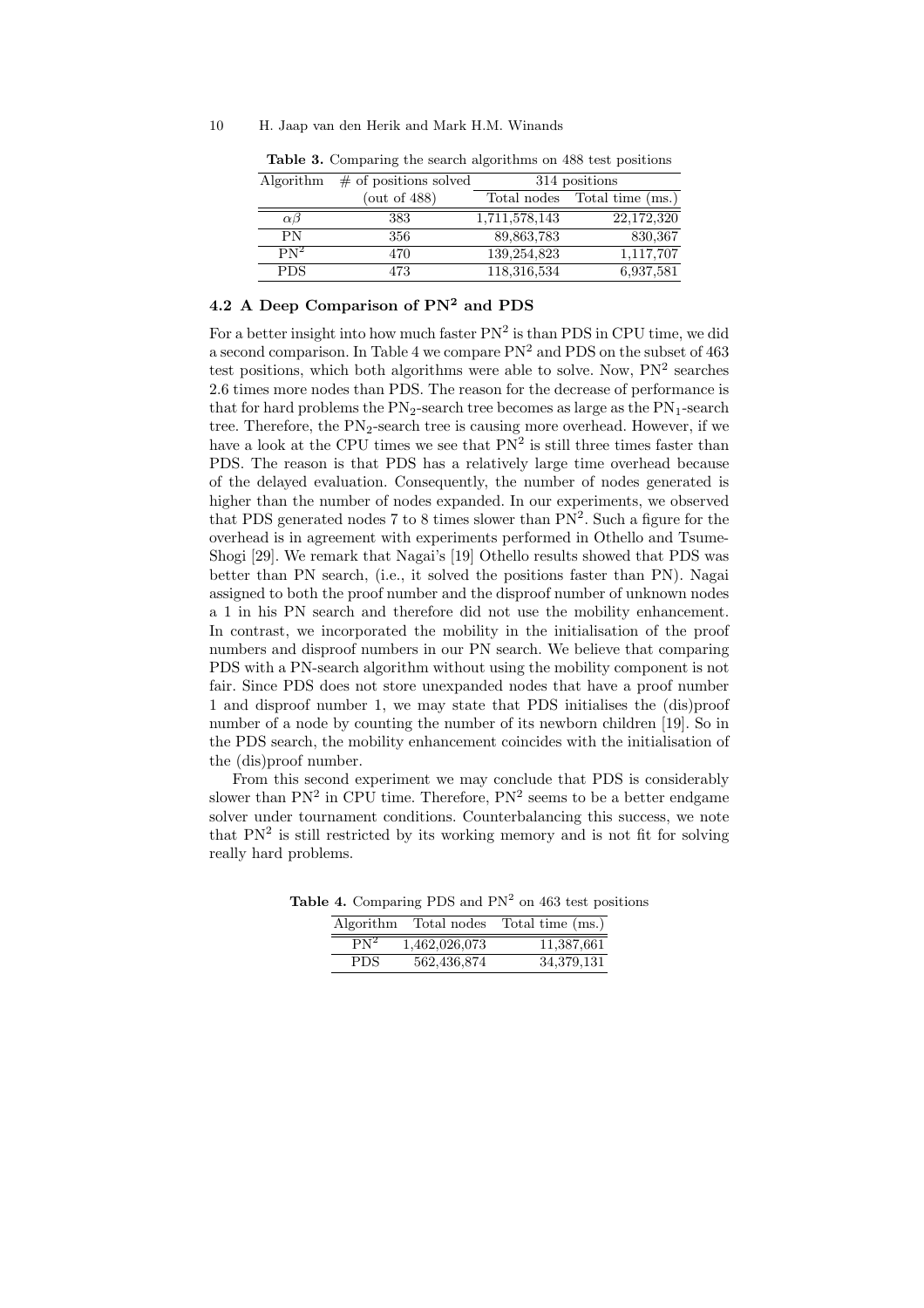# 5 PDS-PN

In Section 4 we have observed two facts:  $(1)$  the advantage of  $PN<sup>2</sup>$  over PDS is that it is faster and  $(2)$  the advantage of PDS over  $PN<sup>2</sup>$  is that its tree is constructed as a depth-first tree, which is not restricted by the available working memory. In the next sections we try to overcome fact (1) while preserving fact (2) by presenting a new proof-number search algorithm, called PDS-PN [35, 36]. It is a two-level search (like  $PN<sup>2</sup>$ ), which performs at the first level a depth-first Proof-number and Disproof-number Search (PDS), and at the second level a best-first PN search. Hence, PDS-PN selectively exploits the power of both  $PN^2$  and PDS. In this section we give a description of PDS-PN search, which is a two-level search using PDS at the first level and PN at the second level. In Subsection 5.1 we motivate why we developed the method. In Subsection 5.2 we describe the first-level PDS, and in Subsection 5.3 we provide background information on the second-level technique. Finally, in Subsection 5.4 the relevant parts of the pseudo code are given.

#### 5.1 Motivation

The development of the PDS-PN algorithm was motivated by the clear advantage that PDS is traversing a depth-first tree instead of a best-first tree. Hence, PDS is not restricted by the available working memory. As against this, PN has the advantage of being fast compared to PDS (see Section 4).

The PDS-PN algorithm is designed to combine the two advantages. At the first level, the search is a depth-first search, which implies that PDS-PN is not restricted by memory. At the second level the focus is on fast PN. It is a complex balance, but we expect that PDS-PN will be faster than PDS, and PDS-PN will not be hampered by memory restrictions. Since the expectation on the effectiveness of PDS-PN is difficult to prove we have to rely on experiments (see Section 6). In the next two subsections we describe PDS-PN.

#### 5.2 First Level: PDS

PDS-PN is a two-level search like PN<sup>2</sup> . At the first level a PDS search is performed, denoted  $PN_1$ . For the expansion of a  $PN_1$  leaf node, not stored in the transposition table, a PN search is started, denoted  $PN_2$ .

Proof-number and Disproof-number Search (PDS) [18] is a straightforward extension of PN\*. Instead of using only proof numbers such as in PN\*, PDS uses disproof numbers too. PDS exploits a method called multiple-iterative deepening. Instead of iterating only in the root such as in ordinary iterative deepening, PDS iterates in all interior nodes. The advantage of using the multiple-iterative-deepening method is that in most cases it accomplishes to select the most-proving node (see below), not only in the root, but also in the interior nodes of the search tree. To keep iterative deepening effective, the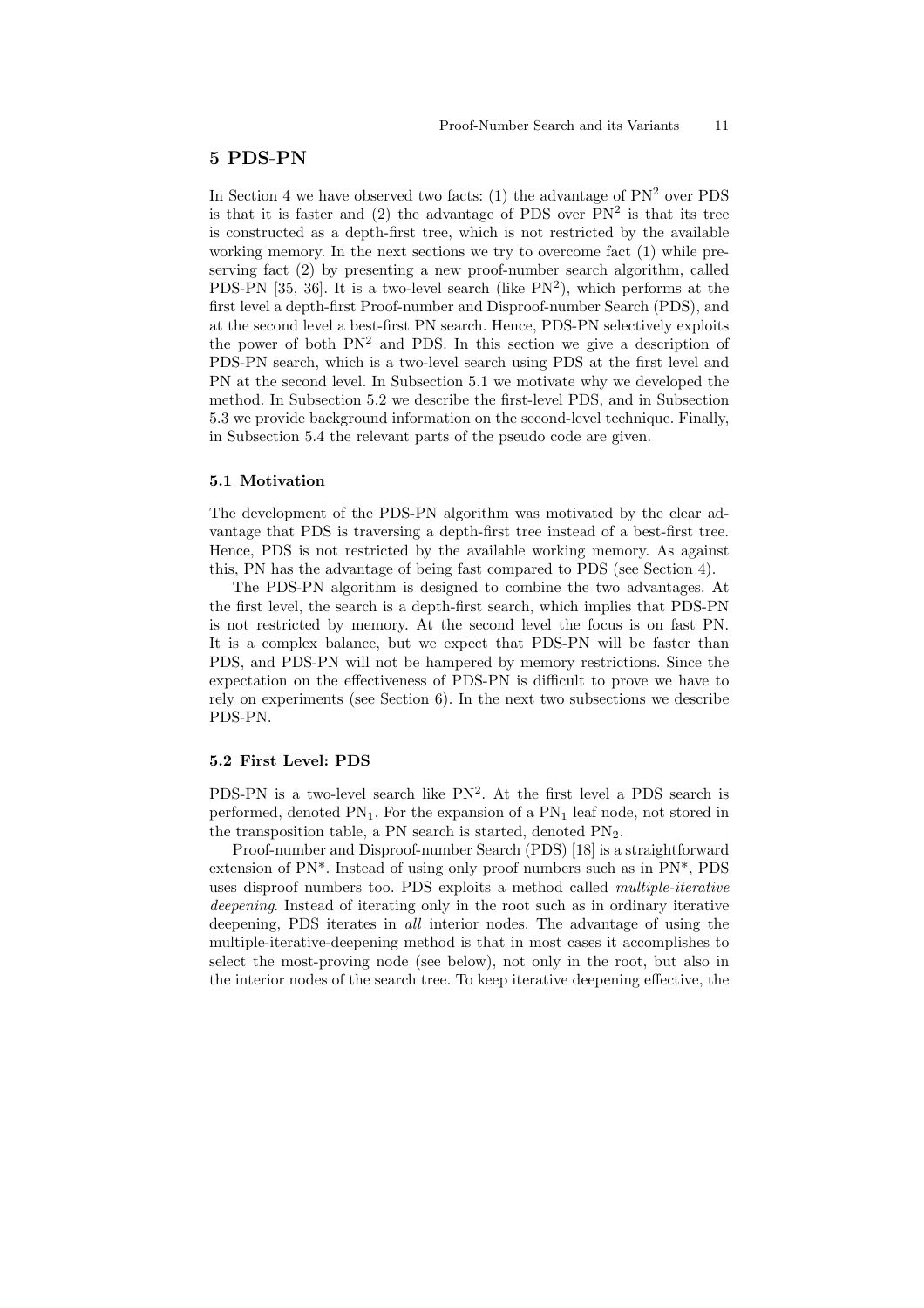method is enhanced by storing the expanded nodes in a  $TwoBig$  transposition table [7].

PDS uses two thresholds for a node, one as a limit for proof numbers and one for disproof numbers. Once the thresholds are assigned to a node, the subtree rooted in that node is stopped to be searched if both the proof number and disproof number are larger than or equal to the thresholds or if the node is proved or disproved. The thresholds are set in the following way. At the start of every iteration, the proof-number threshold pnt and disproof-number threshold dnt of a node are equal to the node's proof number pn and disproof number dn, respectively. If it seems more likely that the node can be proved than disproved (called *proof-like*), the proof-number threshold is increased. If it seems more likely that the node can be disproved than proved (called disproof-like), the disproof-number threshold is increased. In passing we note that it is easier to prove a tree in an OR node, and to disprove a tree in an AND node. Below we repeat Nagai's [18] heuristic to determine proof-like and disproof-like.

In an interior OR node  $n$  with parent  $p$  (direct ancestor) the solution of  $n$  is proof-like, if the following condition holds:

$$
pnt_p > pn_p \ AND \ (pn_n \leq dn_n \ OR \ dnt_p \leq dn_p),
$$
 (8)

otherwise, the solution of  $n$  is disproof-like.

In an interior AND node  $n$  with parent  $p$  (direct ancestor) the solution of  $n$  is disproof-like, if the following condition holds:

$$
dnt_p > dn_p \, AND \, (dn_n \leq pn_n \, OR \, mt_p \leq pn_p), \tag{9}
$$

otherwise, the solution of  $n$  is proof-like.

When PDS does not prove or disprove the root given the thresholds, it increases the proof-number threshold if its proof number is smaller than or equal to its disproof number, otherwise it increases the disproof-number threshold. Finally, we remark that only expanded nodes are evaluated. This is called delayed evaluation (cf. [1]). The expanded nodes are stored in a transposition table. The proof and disproof number of a node are set to unity when not found in the transposition table. Since PDS does not store unexpanded nodes which have a proof number 1 and disproof number 1, it can be said that PDS initialises the proof and disproof number by using the number of children. The mobility enhancement of PN and  $PN<sup>2</sup>$  (see Subsection 2.1) is already implicitly incorporated in the PDS search.

PDS is a depth-first search algorithm but behaves like a best-first search algorithm. In most cases PDS selects the same node for expansion as PN search. By using transposition tables PDS suffers from the GHI problem (cf. [9]). Especially the GHI evaluation problem can occur in LOA too. For instance, draws can be agreed upon due to the three-fold-repetition rule. Thus, dependent on its history a node can be a draw or can have a different value.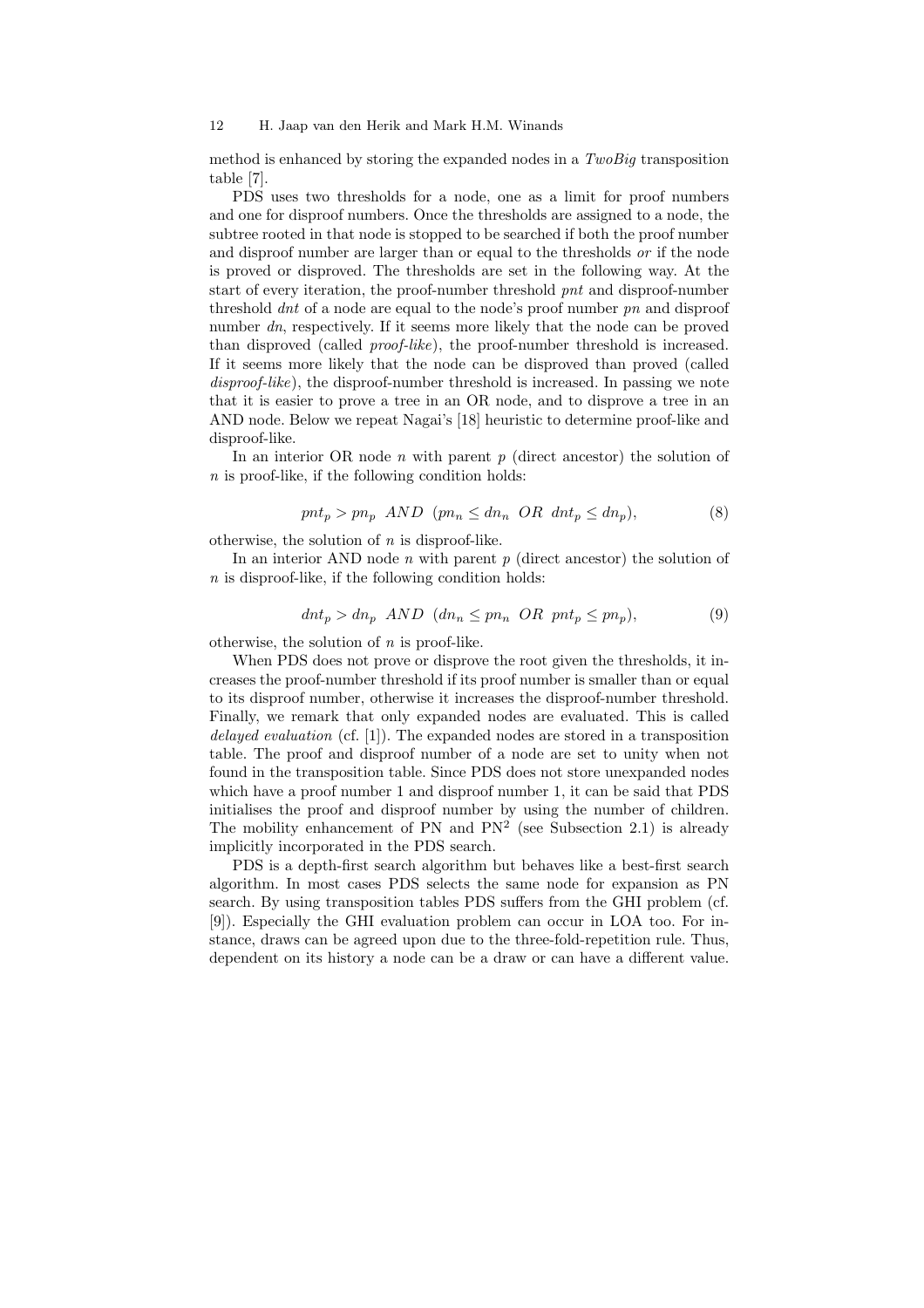However, in the current PDS algorithm we ignore this problem, since we believe that it is less relevant for the game of LOA than for Chess.

#### A Detailed Example

A detailed step-by-step example of the working of PDS is given in Figure 2. A square denotes an OR node, and a circle denotes an AND node. The numbers at the upper side of a node denote the proof-number threshold (left) and disproof-number threshold (right). The numbers at the lower side of a node denote the proof number (left) and disproof number (right).

In the first iteration (top of Figure 2), threshold values of the root A are set to unity. A is expanded, and nodes  $B$  and  $C$  are generated. The proof number of A becomes 1 and the disproof number becomes 2. Because both numbers are larger than or equal to the threshold values the search stops.

In the second iteration (middle of Figure 2), the proof-number threshold is incremented to 2, because the proof number of  $A$  (i.e., 1) is the smaller one of both  $A$ 's proof number and disproof number (i.e., 2). We again expand  $A$ and re-generate  $B$  and  $C$ . The proof number of  $A$  is below its proof-number threshold and we continue searching. Now we have to select the child with minimum proof number. Because  $B$  and  $C$  have the same proof number, the left-most node  $B$  is selected. Initially, we set the proof-number and disproofnumber threshold of  $B$  to its proof and disproof number (both 1). Because  $B$ is an AND node we have to look whether the solution of  $B$  is disproof-like by checking the appropriate condition (i.e., formula 9). The disproof-number threshold of A is not larger than its disproof number (both are 2), therefore the solution of  $B$  is not disproof-like but proof-like. Thus, the proof-number threshold of  $B$  has to be incremented to 2. Next, node  $B$  is expanded and the nodes  $D, E, F$  and  $G$  are generated. The search in node  $B$  is stopped because its proof number (i.e., 4) and disproof number (i.e., 1) are larger than or equal to the thresholds (i.e., 2 and 1, respectively). Node  $B$  is stored in the transposition table with proof number 4 and disproof number 1. Then the search backtracks to A. There we have to check whether we still can continue searching A. Since the proof number of A is smaller than its threshold, we continue and subsequently we select  $C$ , because this node has now the minimum proof number. The thresholds are set in the same way as in node B. Node C has two children  $H$  and  $I$ . The search at node  $C$  is stopped because its proof number (i.e., 2) and disproof number (i.e., 1) are not below the thresholds. C is stored in the transposition table with proof number 2 and disproof number 1. The search backtracks to A and is stopped because its proof number (i.e., 2) and disproof number (i.e., 2) are larger than or equal to the thresholds. We remark that at this moment  $B$  and  $C$  are stored because they were expanded.

In the third iteration (bottom of Figure 2) the proof-number threshold of A is incremented to 3. Nodes  $B$  and  $C$  are again generated, but this time we can find their proof and disproof numbers in the transposition table. The node with smallest proof number is selected  $(C$  with proof number 2). Initially,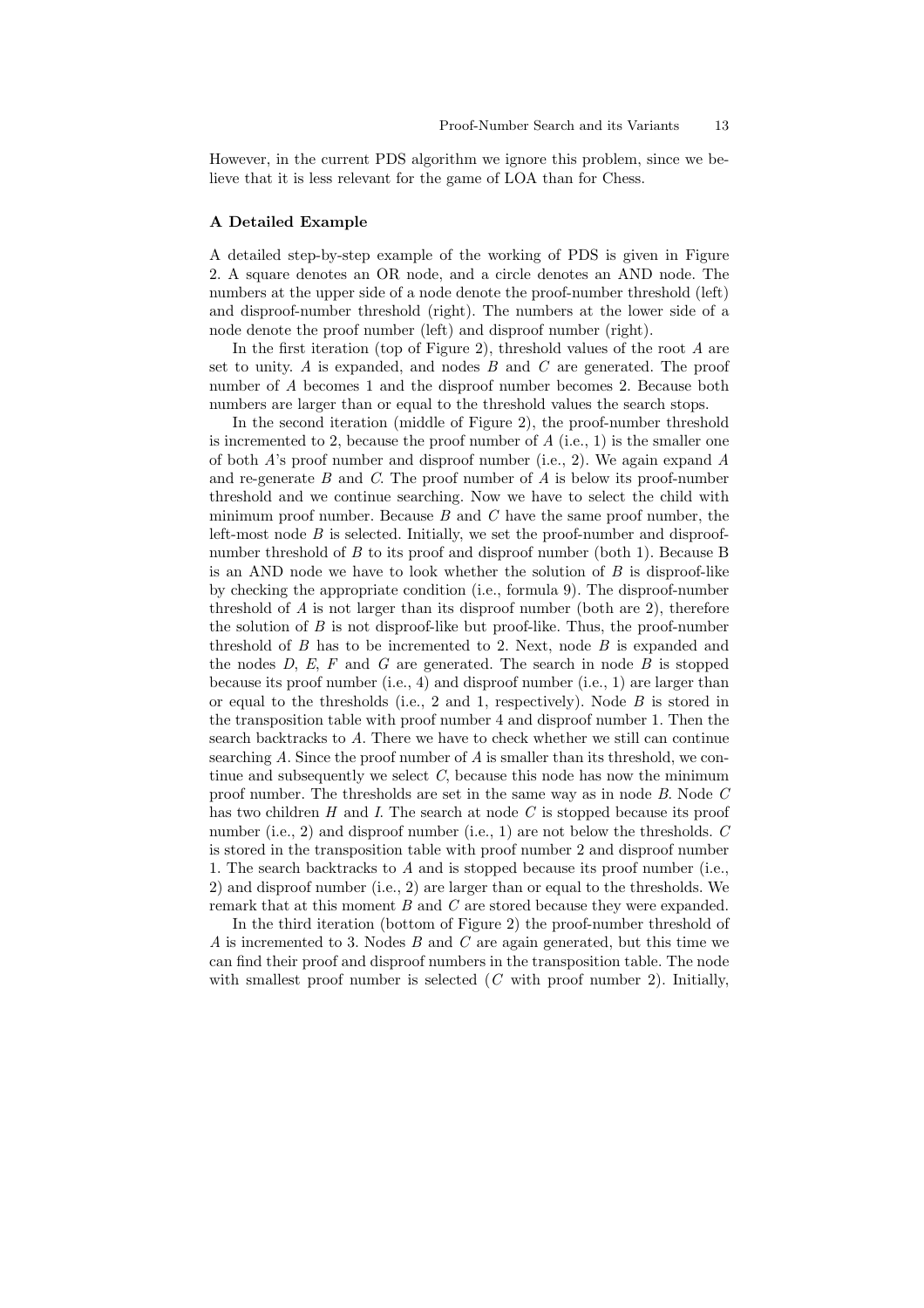# **Iteration 1:**







**Iteration 3:**



Fig. 2. An illustration of PDS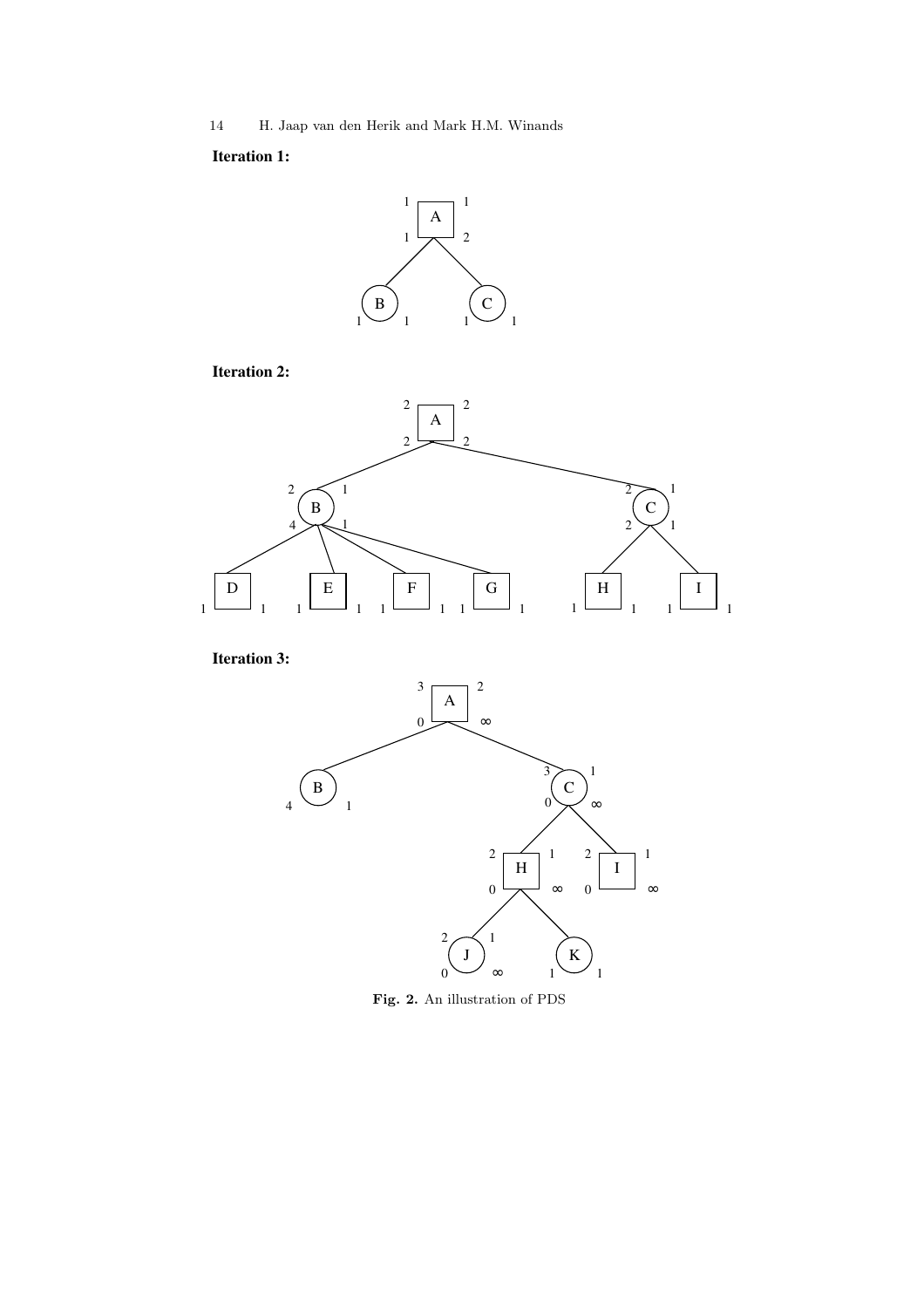we set the proof-number threshold and disproof-number threshold of  $C$  to its proof and disproof number (i.e., 2 and 1, respectively). Because  $C$  is an AND node we have to look whether the solution is disproof-like by checking condition 9. The disproof-number threshold of A is not larger than its disproof number (both are 2), therefore the solution is not disproof-like but proof-like. Thus, the proof-number threshold of  $C$  has to be incremented to 3.  $C$  has now proof-number threshold 3 and disproof-number threshold 1. Nodes H and I are generated again by expanding  $C$ . This time the proof number of  $C$  (i.e., 2) is below the proof-number threshold (i.e., 3) and the search continues. The node with minimum disproof number is selected (i.e.,  $H$ ). Initially, we set the proof-number threshold and disproof-number threshold of H to its proof and disproof number (i.e., both 1). Because  $H$  is an OR node we have to look whether the solution is proof-like by checking condition 8. The proof-number threshold of C (i.e., 3) is larger than its proof number (i.e., 2), therefore the solution is proof-like. Hence, the search expands node  $H$  with proof-number threshold 2 and disproof-number threshold 1. Nodes J and K are generated. Because the proof number of  $H$  (i.e., 1) is below its threshold (i.e., 2), the node with minimum proof number is selected. Because  $J$  is an AND node we have to look whether the solution of  $J$  is disproof-like by checking condition 9. The disproof-number threshold of  $H$  (i.e., 1) is not larger than its disproof number (i.e., 2), therefore the solution of  $J$  is not disproof-like but proof-like. J is expanded with proof-number threshold 2 and disproof-number threshold 1. Since node  $J$  is a terminal win position its proof number is set to 0 and its disproof number set to  $\infty$ . The search backtracks to H. At node H the proof number becomes 0 and the disproof number  $\infty$ , which means the node is proved. The search backtracks to node C. The search continues because the proof number of  $C$  (i.e., 1) is not larger than or equal to the proof-number threshold (i.e., 3). We select now node  $I$  because it has the minimum disproof number. The thresholds of node I are set to 2 and 1, as was done in  $H$ . The node I is a terminal win position; therefore its proof number is set to 0 and its disproof number to  $\infty$ . At this moment the proof number of C is 0 and the disproof number  $\infty$ , which means that the node is proved. The search backtracks to A. The proof number of A becomes 0, which means that the node is proved. The search stops at node A and the tree is proved.

#### 5.3 Second Level: PN Search

For an adequate description we reiterate a few sentences from Subsection 2.2. At the leaves of the first-level search tree, the second-level search is invoked, similar as in  $PN^2$  search. The PN search of the second-level, denoted  $PN_2$ search, is bounded by the number of nodes that may be stored in memory. The number is a fraction of the size of the  $PN_1$ -search tree, for which we take the current number of nodes stored in the transposition table of the PDS search. Preferably, this fraction should start small, and grow larger as the size of the first-level search tree increases. A standard model for this growth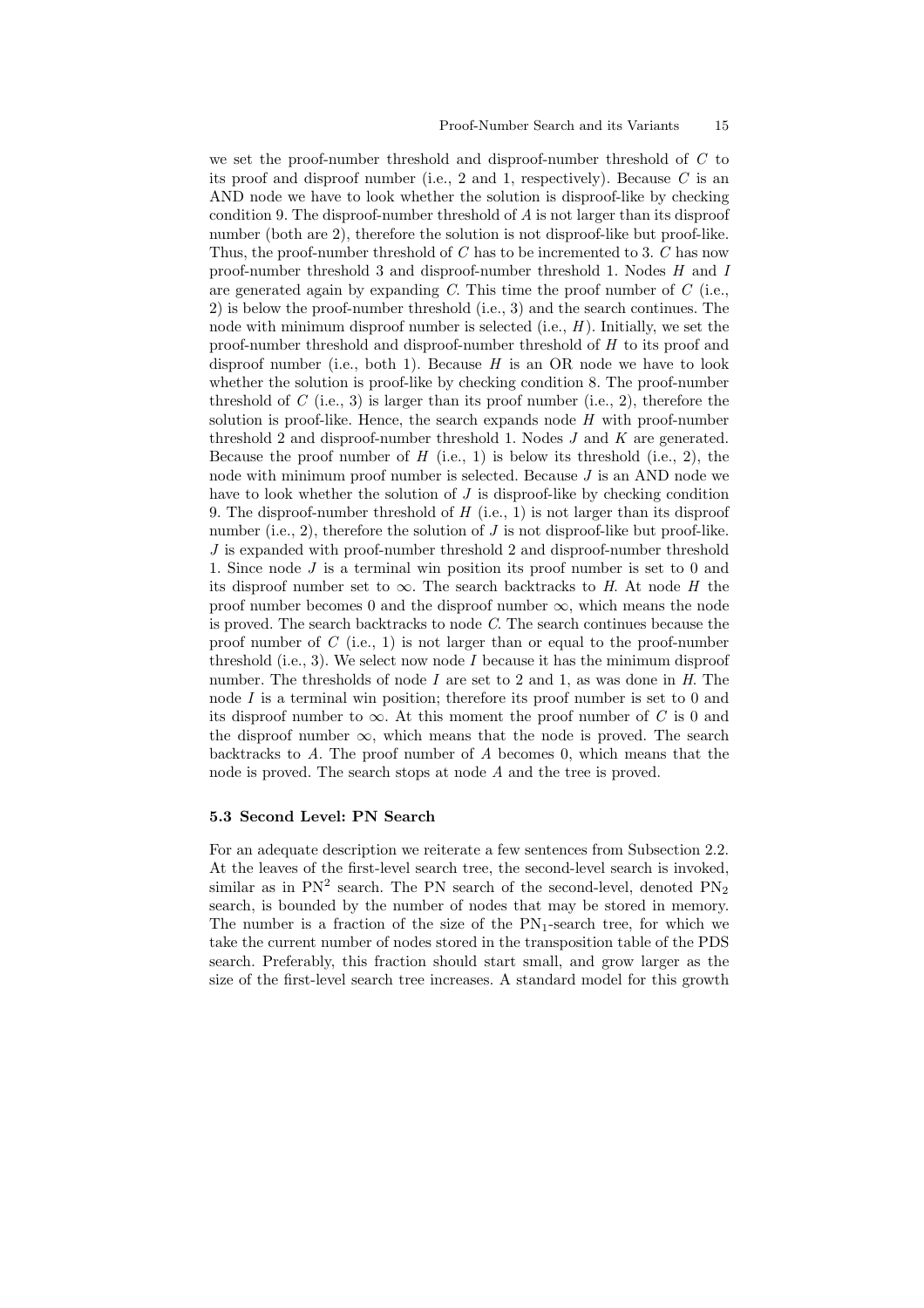is the logistic-growth model [3]. The fraction  $f(x)$  is therefore given by the logistic-growth function,  $x$  being the size of the first-level search:

$$
f(x) = \frac{1}{1 + e^{\frac{a - x}{b}}},
$$
\n(10)

with parameters  $a$  and  $b$ , both strictly positive. The parameter  $a$  determines the transition point of the function: as soon as the size of the first-level search tree reaches a, the second-level search equals half the size of the first-level search. Parameter  $b$  determines the S-shape of the function: the larger  $b$ , the more stretched the S-shape is. The number of nodes  $y$  in a  $PN_2$ -search tree is restricted by the minimum of this fraction function and the number of nodes which can still be stored. The formula to compute  $y$  is:

$$
y = min(x \times f(x), N - x), \tag{11}
$$

with  $N$  the maximum number of nodes to be stored in memory.

The  $PN<sub>2</sub>$  search is stopped when the number of nodes stored in memory exceeds y or the subtree is (dis)proved. After completion of the  $PN<sub>2</sub>$ -search tree, only the root of the  $PN<sub>2</sub>$ -search tree is stored in the transposition table of the PDS search. We remark that for  $PN_2$ -search trees *immediate evaluation* (cf. [1]) is used. This two-level search is schematically sketched in Figure 3.



Fig. 3. Schematic sketch of PDS-PN

In the second-level search proved or disproved subtrees are deleted. If we do not delete proved or disproved subtrees in the  $PN<sub>2</sub>$  search, the number of nodes searched becomes the same as  $y$ . When we include deletions the second-level search can continue on average considerably longer.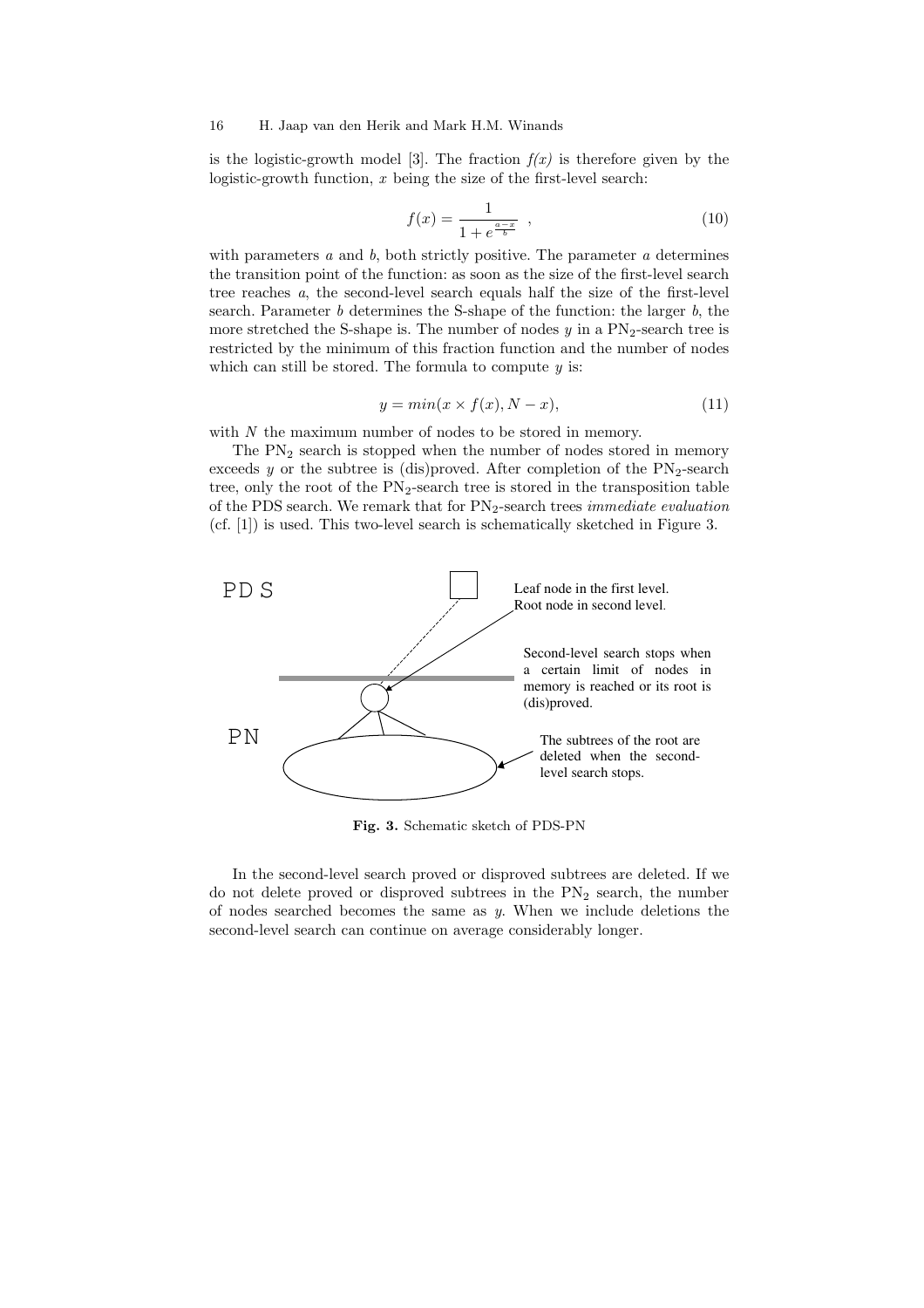```
//Iterative deepening at root r
procedure NegaPDSPN(r){
  r.proof = 1;
  r.disproof = 1;
  while(true){
    MID(r):
    //Terminate when the root is proved or disproved
    if(r.proof == 0 || r.disproof == 0)
      break;
    if(r.proof <= r.disproof)
      r.proof++;
    else
      r.disproof++;
  }
}
```
Fig. 4. PDS-PN: Root node

#### 5.4 Pseudo Code for PDS-PN

In this subsection we provide the pseudo code for PDS-PN. For ease of comparison we use similar pseudo code as used by Nagai [18] for the PDS algorithm. The proof number in an OR node and the disproof number in an AND node are equivalent. Analogously, the disproof number in an OR node and the proof number in an AND node are equivalent. As they are dual to each other, an algorithm similar to negamax in the context of minimax searching can be constructed. This algorithm is called NegaPDSPN (see Figure 4).

In the following, procedure MID(n) performs multiple iterative deepening (see Figure 5). The function  $\text{proofSum}(n)$  computes the sum of the proof numbers of all the children. The function disproofMin(n) finds the minimum of the disproof numbers of all the children. The procedure putInTT() stores information to and lookUpTT() retrieves information from the transposition table.  $isTerminal(n)$  checks whether a node is a win, a loss, or a draw. The procedure generateChildren(n) generates the children of the node. By default, the proof number and disproof number of a node are set to unity. The procedure findChildrenInTT $(n)$  checks whether the children are already stored in the transposition table. If a hit occurs for a child, its proof number and disproof number are set to the values found in the transposition table. The procedure PN() is just the plain PN search. The algorithm is described in Allis [1] and Breuker [5], and is reproduced in the Appendix . The function computeMaxNodes() computes the number of nodes, which may be stored for the PN search, according to Equation 11.

Finally, the function selectChild() selects the child that will be traversed next (see Figure 6).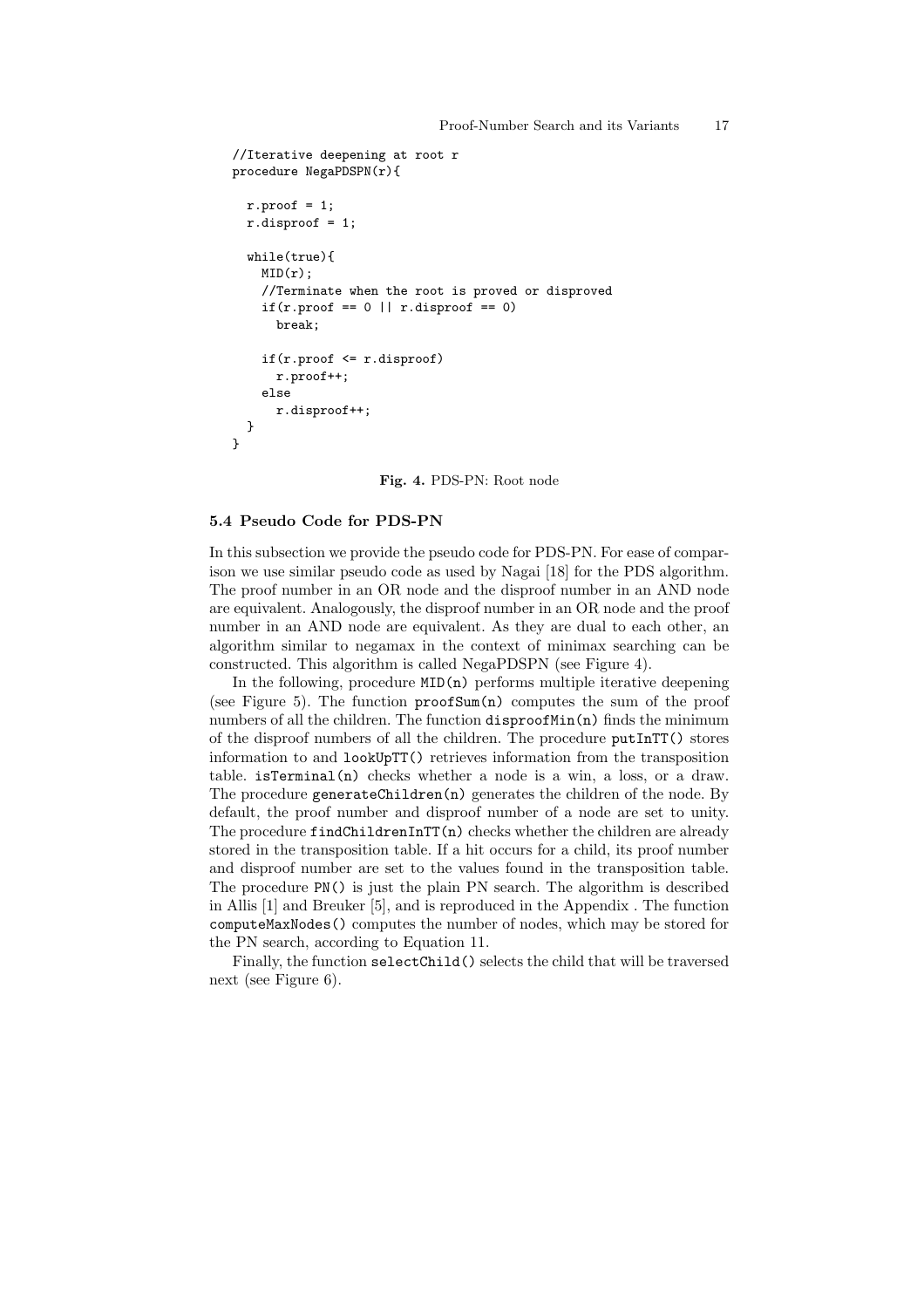```
18 H. Jaap van den Herik and Mark H.M. Winands
procedure MID(n){
  //Look up in the transposition table
 lookUpTT(n, &proof, &disproof);
  if(proof == 0 || disproof == 0|| (proof >= n.proof && disproof >= n.disproof)){
   n.proof = proof; n.disproof = disproof;
    return;
  }
  if(isTerminal(n)){
    if((n.value == true & x.n.type == AND_NODE))||(n.value == false & n_type == OR_NODE))|n.proof = INFINITY; n.disproof = 0;
    }
    else{
      n.proof = 0; n.disproof = INFINITY;
    }
    putInTT(n);return;
  }
  generateChildren(n);
  //Avoid cycles
  putInTT(n);//Multiple-iterative deepening
  while(true){
    //Check whether the children are already stored in the TT.
    findChildrenInTT(n);
    //Terminate when both pn and dn exceed their thresholds
    if(proofSum(n) == 0 || disprootMin(n) == 0 || (n.proot \leqdisproofMin(n) && n.disproof <= proofSum(n))){
     n.proot = disproofMin(n);n.disproof = proofSum(n);
     putInTT(n);return;
    }
    proof = max(proot, disprootMin(n));n_child = selectChild(n, proof);
    if(n.disproof > proofSum(n) && (proof_child <= disproof_child
      || n.proof <= disproofMin(n)))
      n_child.proof++;
    else
      n_child.disproof++;
    //This is the PDS-PN part
     if(!lookUpTT(n_child)){
      PN(n_child, computeMaxNodes());
      putInTT(n_child);
    }
    else
      MID(n_child);
 }
}
               Fig. 5. PDS-PN: Multiple-Iterative Deepening
```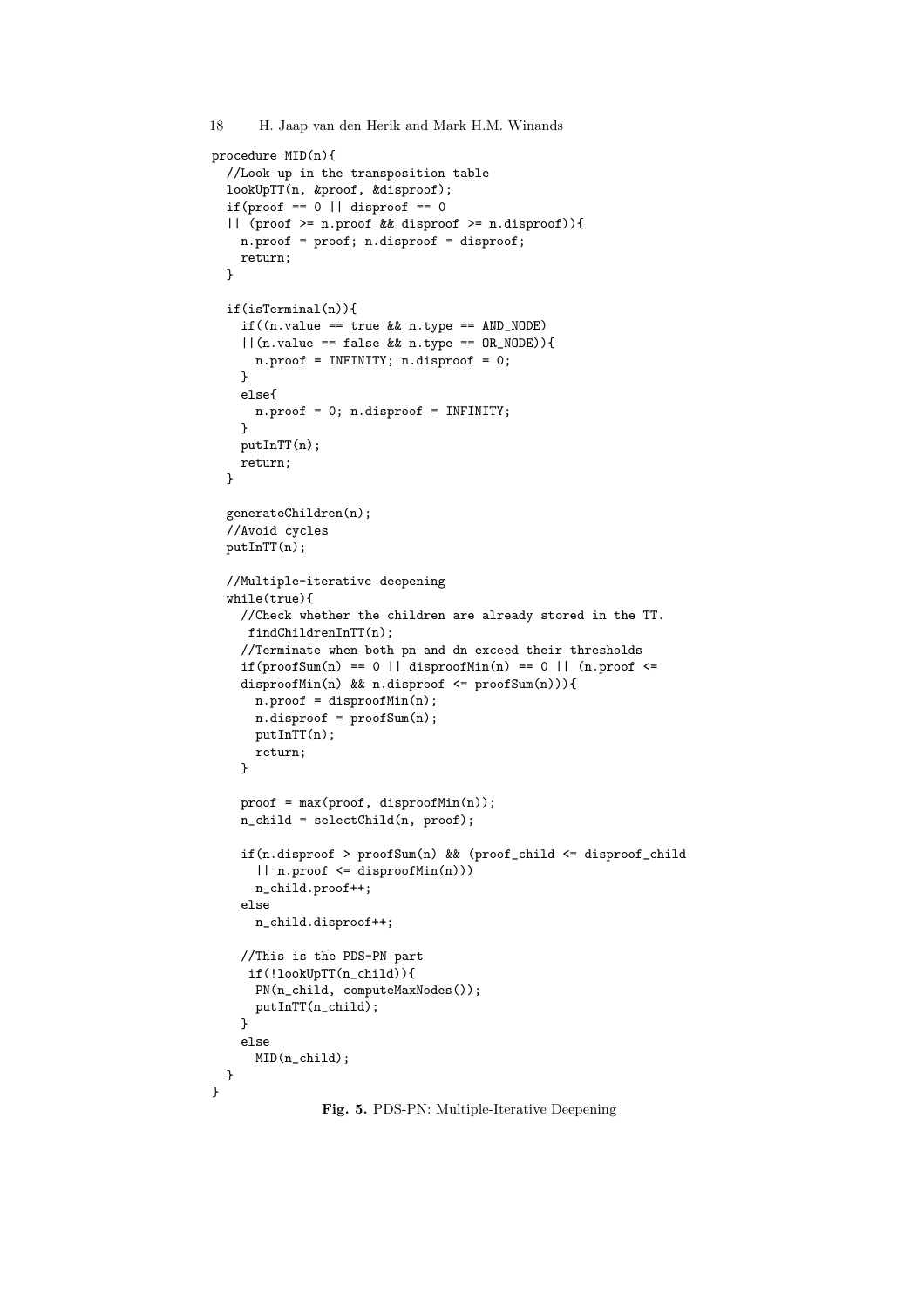```
//Select among children
selectChild(n, proof){
  min proof = INFINITE;
  min_disproof = INFINITY;
  for(each child n_child){
    disproof_child = n_child.disproof;
    if(disproof_child != 0)
      disproof_child = max(disproof_child, proof);
    //Select the child with the lowest disproof_child (if there are
    //plural children among them select the child with the lowest
    //n_child.proof)
    if(disproof_child < min_disproof || (disproof_child
       == min_disproof && n_child.proof < min_proof)){
      n_{\text{best}} = n_{\text{child}};min_proof = n_child.proof;
      min_disproof = disproof_child;
    }
  }
  return n_best;
}
```
Fig. 6. PDS-PN: Selection mechanism

# 6 Experiments

In this section we compare  $\alpha\beta$ , PN<sup>2</sup>, PDS, and PDS-PN search with each other. The goal is to prove experimentally the effectiveness of PDS-PN. We will investigate how many endgame positions it can solve and the effort (in terms of number of nodes and CPU time) it takes compared with  $\alpha\beta$ , PN<sup>2</sup>, PDS. For PDS and PDS-PN we use a *TwoBig* transposition table. In Subsection 6.1 we test PDS-PN with different parameters  $a$  and  $b$  for the growth function. In Subsection 6.2 we compare PDS-PN with  $\alpha\beta$ , PN<sup>2</sup>, and PDS on a set of 488 LOA positions in three different ways. In Subsection 6.3 we compare PDS-PN with  $PN<sup>2</sup>$  on a set of hard LOA problems. Finally, we evaluate the algorithms PDS-PN and PN<sup>2</sup> in solving problems under restricted memory conditions in Subsection 6.4.

### 6.1 Parameter Tuning

In the following series of experiments we measured the solving ability with different parameters a and b. For our specific parameter choice we follow Breuker [5], i.e., parameter a takes values of 150K, 450K, 750K, 1050K, and 1350K, and for each value of a parameter b takes values of 60K, 120K, 180K, 240K, 300K, and 360K. The results are given in Table 5. For each a holds that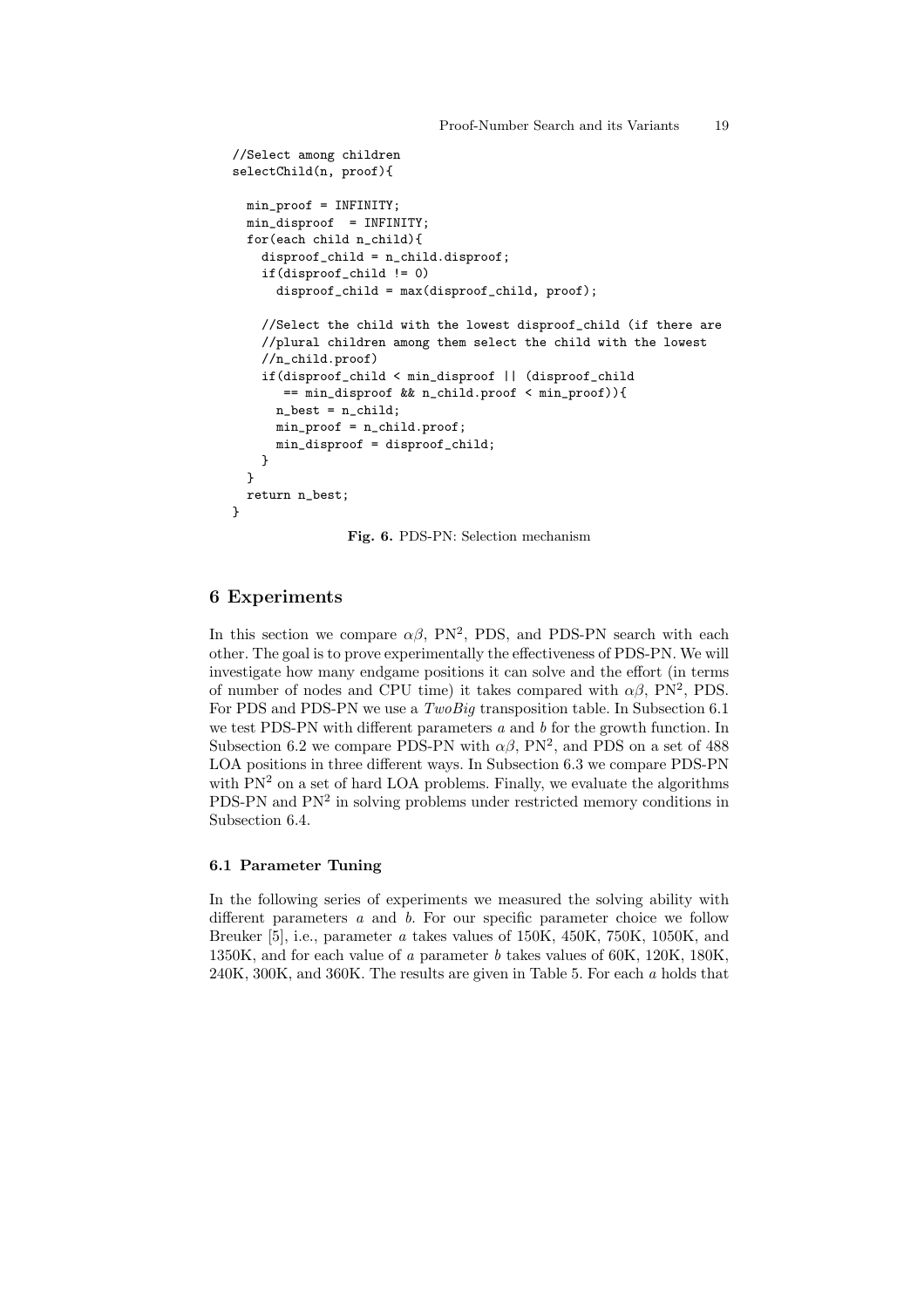the number of solved positions grows with increasing  $b$ , when the parameter  $b$ is still small. If  $b$  is sufficiently large, increasing it will not enlarge the number of solved positions. In the process of parameter tuning we found that PDS-PN solves the most positions with (450K, 300K) (see the bold line in Table 5). However, the difference with parameter configurations (150K, 180K), (150K, 240K), (150K, 300K), (150K, 360K), (450K, 360K), and (1350K, 300K) is not significant. On the basis of these results we decided that it is not necessary to perform experiments with a larger a.

Table 5. Number of solved positions (by PDS-PN) for different values of  $a$  and  $b$ 

| $\boldsymbol{a}$ | $\boldsymbol{b}$ | $\#$ of solved | accuracy | $\boldsymbol{a}$  | $\boldsymbol{b}$ | $\#$ of solved | accuracy |
|------------------|------------------|----------------|----------|-------------------|------------------|----------------|----------|
|                  |                  | positions      | $(\%)$   |                   |                  | positions      | $(\%)$   |
| 150,000          | 60,000           | 460            | 94.3     |                   | 750,000 240,000  | 463            | 94.9     |
| 150,000          | 120,000          | 458            | 93.9     |                   | 750,000 300,000  | 460            | 94.3     |
| 150,000          | 180,000          | 466            | 95.5     |                   | 750,000 360,000  | 461            | 94.5     |
| 150,000          | 240,000          | 466            | 95.5     | 1,050,000         | 60,000           | 421            | 86.3     |
| 150,000          | 300,000          | 465            | 95.3     | 1,050,000 120,000 |                  | 448            | 91.8     |
| 150,000          | 360,000          | 466            | 95.5     | 1,050,000 180,000 |                  | 451            | 92.4     |
| 450,000          | 60,000           | 445            | 91.2     | 1,050,000 240,000 |                  | 459            | 94.1     |
| 450,000          | 120,000          | 463            | 94.9     | 1,050,000 300,000 |                  | 459            | 94.1     |
| 450,000          | 180,000          | 460            | 94.3     | 1,050,000 360,000 |                  | 460            | 94.3     |
| 450,000          | 240,000          | 461            | 94.5     | 1,350,000         | 60,000           | 421            | 86.3     |
|                  | 450,000 300,000  | 467            | 95.7     | 1.350.000 120.000 |                  | 433            | 88.7     |
| 450,000          | 360,000          | 464            | 95.1     | 1,350,000 180,000 |                  | 447            | 91.6     |
| 750,000          | 60,000           | 432            | 88.5     | 1,350,000 240,000 |                  | 454            | 93.0     |
| 750,000          | 120,000          | 449            | 92.0     | 1,350,000 300,000 |                  | 465            | 95.3     |
| 750,000          | 180,000          | 461            | 94.5     | 1,350,000 360,000 |                  | 459            | 94.1     |

#### 6.2 Three Comparisons of the Algorithms

In the experiments with  $PN^2$ , PDS, and PDS-PN all nodes evaluated during the search are counted; for the  $\alpha\beta$  depth-first iterative-deepening searches nodes at depth  $i$  are counted only during iteration  $i$ . We adopted this method from Allis [1]. It makes a general comparison possible. The maximum number of nodes searched is 50,000,000. The limit corresponds roughly to tournament conditions. The maximum number of nodes stored in memory is 1,000,000. The parameters  $(a,b)$  of the growth function used in  $PN<sup>2</sup>$  are set at (1800K, 240K) according to the suggestions in Breuker et al. [8]. The parameter configuration (450K, 300K) found in the previous subsection will be used for PDS-PN. The smaller value of  $a$  corresponds to the smaller  $PN_1$  trees resulting from the use of PDS-PN instead of PN<sup>2</sup> . The fact that PDS is much slower than PN is an important factor too.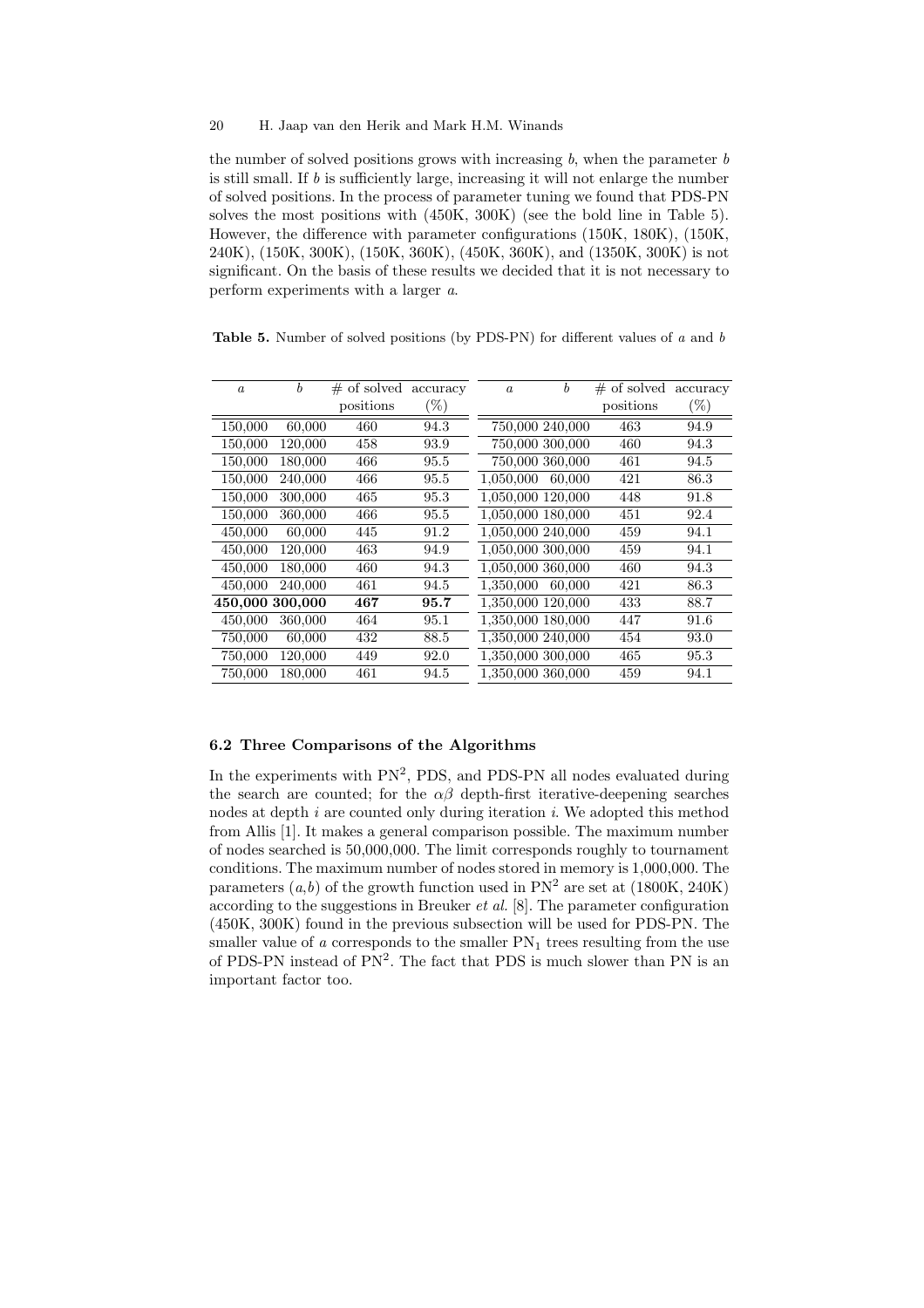#### First Comparison

 $\alpha\beta$ , PN<sup>2</sup>, PDS, and PDS-PN are tested on the same set of 488 forced-win LOA positions as described in Section 4. The results are given in Table 6. In the first column the four algorithms are mentioned. In the second column we see that 382 positions are solved<sup>5</sup> by  $\alpha\beta$ , 470 positions by PN<sup>2</sup>, 473 positions by PDS, and 467 positions by PDS-PN. The set of 488 positions contains no position that only could be solved by  $\alpha\beta$  search. In the third and fourth column the number of nodes and the time consumed are given for the subset of 371 positions, which all four algorithms are able to solve. A look at the third column shows that PDS search builds the smallest search trees and  $\alpha\beta$  by far the largest. Like  $PN<sup>2</sup>$  and PDS, PDS-PN solves significantly more positions than  $\alpha\beta$ . This suggests that PDS-PN is a better endgame solver than  $\alpha\beta$ . As we have seen before,  $PN^2$  and PDS-PN investigate more nodes than PDS, but both are still faster in CPU time than PDS for this subset. Due to the limit of 50,000,000 nodes and the somewhat lower search efficiency, PDS-PN solves three positions fewer than  $PN^2$  (result PDS-PN is 99.4% with respect to  $PN^2$ ) and six fewer than PDS (result PDS-PN is 98.7% with respect to PDS).

Table 6. Comparing the search algorithms on 488 test positions with a limit of 50,000,000 nodes

|               | Algorithm $\#$ of positions solved accuracy |      | 371 positions                        |            |
|---------------|---------------------------------------------|------|--------------------------------------|------------|
|               | (out of $488$ )                             | '%)  | Total $\#$ of nodes Total time (ms.) |            |
| $\alpha\beta$ | 382                                         | 78.3 | 2,645,022,391                        | 33,878,642 |
| $PN^2$        | 470                                         | 96.3 | 505,109,692                          | 3,642,511  |
| <b>PDS</b>    | 473                                         | 96.9 | 239,896,147                          | 16,960,325 |
| PDS-PN        | 467                                         | 95.7 | 924,924,336                          | 5,860,908  |

#### Second Comparison

To investigate whether the memory restrictions are an actual obstacle we increased the limit of nodes searched to 500,000,000 nodes. In this second comparison  $PN^2$  solves now 479 positions and PDS-PN becomes the best solver with a performance of 483 positions. The detailed results are given in Table 7.

The performance of PDS-PN in Table 7 is more effective than that of  $PN^2$ , viz. 483 to 479. However, we should thoughtfully take into account the condition for the total number of nodes searched and the time spent. Therefore, we continue our research in the direction of nodes searched and time spent with the 50,000,000 nodes limit. A reason for this decision is that the experimental time constraints are necessary for the PDS experiments.

<sup>&</sup>lt;sup>5</sup> We remark that a slightly less inefficient version of our  $\alpha\beta$  implementation could solve 383 positions (see Section 4).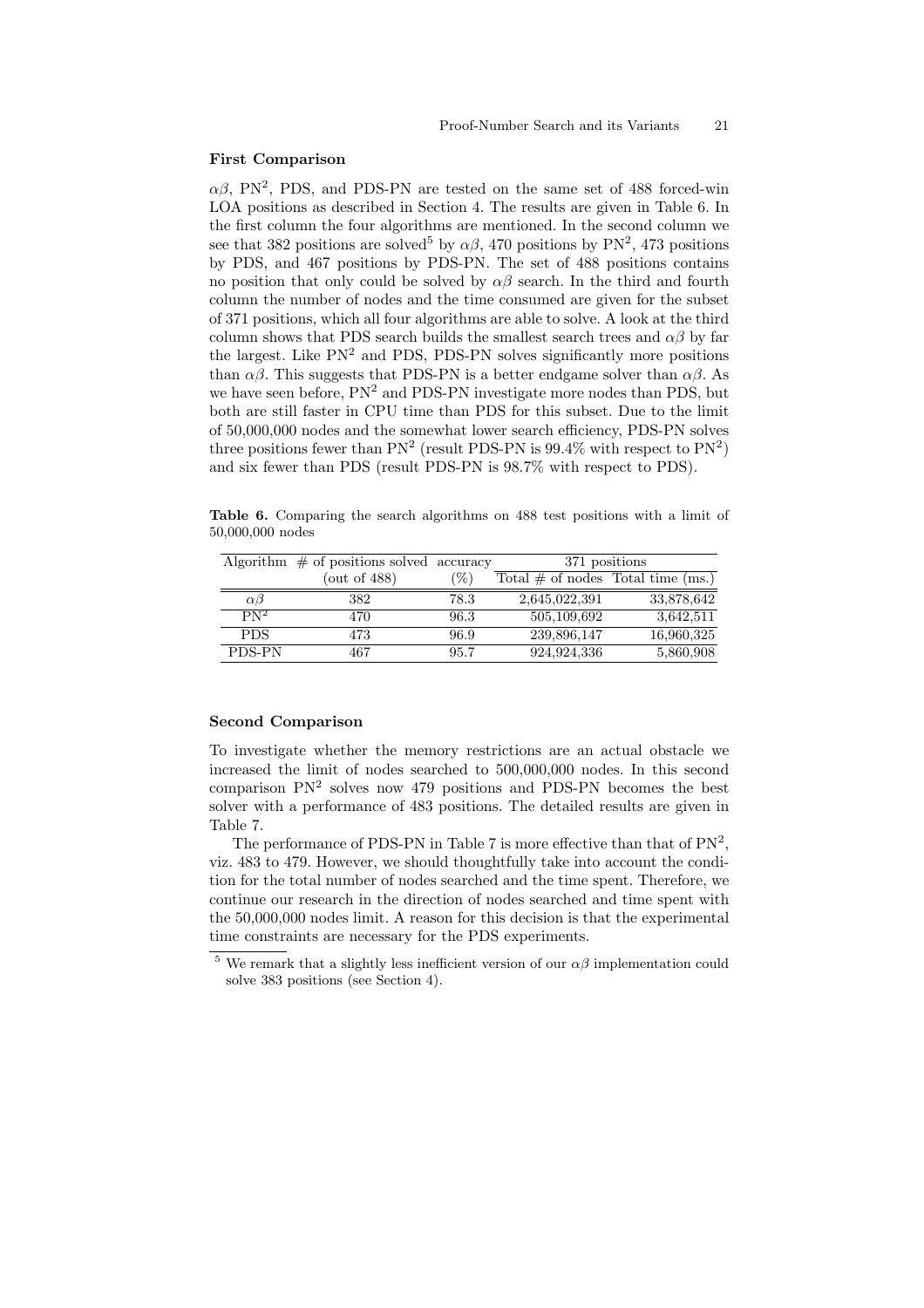Table 7. Comparing  $PN^2$  and PDS-PN on 488 test positions with a limit of 500,000,000 nodes

|        | Algorithm $\#$ of positions solved accuracy |        | 479 positions                        |            |
|--------|---------------------------------------------|--------|--------------------------------------|------------|
|        | (out of $488$ )                             | $(\%)$ | Total $\#$ of nodes Total time (ms.) |            |
| $PN^2$ | 479                                         | 98.2   | 2, 261, 482, 395                     | 13,295,688 |
| PDS-PN | 483                                         | 99.0   | 4.362.282.235                        | 23,398,899 |

#### Third Comparison

For a better insight into the relation between  $PN^2$ , PDS, and PDS-PN we performed a third comparison. In Table 8 we provide the results of  $PN^2$ , PDS, and PDS-PN on a new subset of 457 positions of the principal test set, viz. all positions the three algorithms could solve under the 50,000,000 nodes limit condition. Now,  $PN^2$  searches 2.6 times more nodes than PDS. The reason for the difference of performance is that for hard problems the  $PN<sub>2</sub>$ -search tree becomes as large as the  $PN<sub>1</sub>$ -search tree. Therefore, the  $PN<sub>2</sub>$ search tree is causing more overhead. However, if we look at the CPU time we see that  $PN<sup>2</sup>$  is almost 4 times faster than PDS. PDS has a relatively large time overhead because it performs multiple-iterative deepening at all nodes. PDS-PN searches 3.7 times more nodes than PDS but is still 3 times faster than PDS in CPU time. This is because PDS-PN is focussing more on the fast PN at the second level than on PDS at the first level. PDS-PN searches more nodes than PDS since the  $PN<sub>2</sub>$ -search tree is repeatedly rebuilt and removed. The overhead is even bigger than  $PN^2$ 's overhead because the children of the root of the  $PN_2$ -search tree are not stored (i.e., this is done to focus more on the fast PN search). It explains why PDS-PN searches 1.4 times more nodes than  $PN^2$ . Hence, our provisional conclusions are that on this set of 457 positions and under the  $50,000,000$  nodes condition: (1)  $PN<sup>2</sup>$  outperforms PDS-PN, and (2) PDS-PN is a faster solver than PDS and therefore more effective than PDS.

Table 8. Comparing  $PN^2$ , PDS and PDS-PN on 457 test positions (all solved) with a limit of 50,000,000 nodes

|            | Algorithm Total $\#$ of nodes Total time (ms.) |            |
|------------|------------------------------------------------|------------|
| $PN^2$     | 1,275,155,583                                  | 9,357,663  |
| <b>PDS</b> | 498,540,408                                    | 36,802,350 |
| PDS-PN     | 1,845,371,831                                  | 11,952,086 |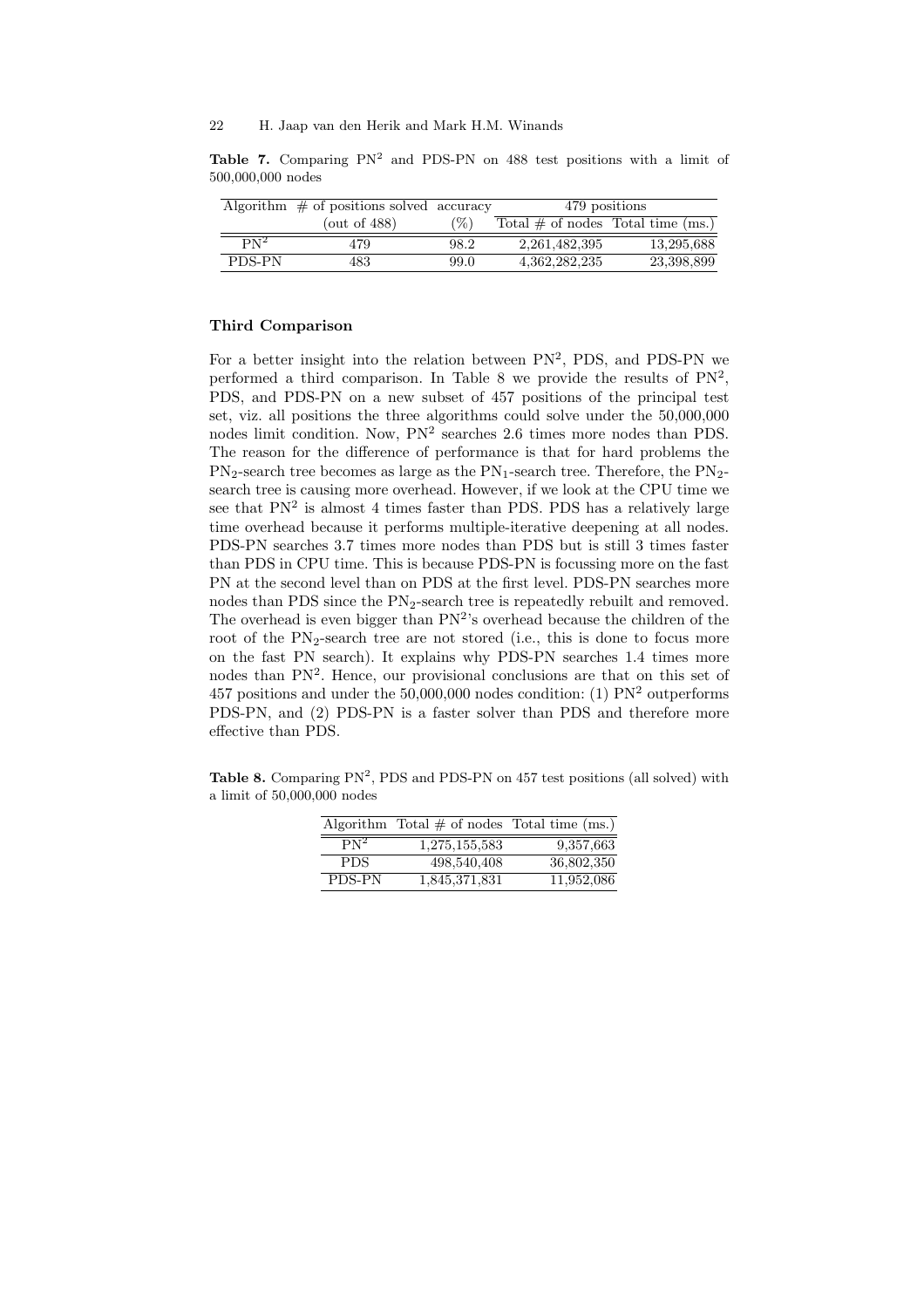#### 6.3 Comparing the Algorithms for Hard Problems

Since the impact of the 50,000,000 nodes condition somewhat obscured our provisional conclusions above and since we felt that the 99.4% score by PDS-PN with respect to  $PN<sup>2</sup>$  was rather close, we performed a new experiment with a different set of LOA problems in an attempt to find more insights into the intricacies of these complex algorithms. In the new experiment  $PN^2$ and PDS-PN are tested on a set of 286 LOA positions, which were on average harder than the ones in the previous test set.<sup>6</sup> In this context 'harder' means a longer distance to the final position (the solution), i.e., more time is needed. The conditions are the same as in the previous experiments except that the maximum number of nodes searched is set at 500,000,000. The PDS algorithm is not included because it takes too much time given the current node limit. In Table 9 we see that  $PN^2$  solves 265 positions and PDS-PN 276. We remark that  $PN^2$  solves 10 positions, which PDS-PN does not solve, but that PDS-PN solves 21 positions that  $PN<sup>2</sup>$  does not solve. The ratio in nodes and time between  $PN^2$  and PDS-PN for the positions solved by both (255) is roughly similar to the previous experiments. The reason why  $PN<sup>2</sup>$  solves fewer positions than PDS-PN is its being restricted in working memory. We are in a delicate position since new experiments with much more working memory are now on the list to be performed. However, we assume that the nature of  $PN<sup>2</sup>$ with respect to using so much memory cannot be overcome. Hence we may conclude that within an acceptable time frame PDS-PN is a more effective endgame solver than  $PN<sup>2</sup>$  for hard problems.

Table 9. Comparing  $PN^2$  and PDS-PN on 286 hard test positions with a limit of 500,000,000 nodes

|        | Algorithm $\#$ of positions solved accuracy |                 | 255 positions                        |            |
|--------|---------------------------------------------|-----------------|--------------------------------------|------------|
|        | (out of $286$ )                             | $\mathscr{C}_0$ | Total $\#$ of nodes Total time (ms.) |            |
| $PN^2$ | 265                                         | 92.7            | 10,061,461,685                       | 57,343,198 |
| PDS-PN | 276                                         | 96.5            | 16,685,733,992                       | 84,303,478 |

# 6.4 Comparing the Algorithms under Reduced Memory

From the experiments in the previous subsection it is clear that  $PN<sup>2</sup>$  will not be able to solve very hard problems since it will run out of working memory. To further solidify this statement experimentally, we tested the solving ability of  $PN<sup>2</sup>$  and PDS with restricted working memory. In these experiments we started with a memory capacity sufficient to store 1,000,000 nodes, subsequently we divided the memory capacity by two at each next step. The parameters a and b were also divided by two. The relation between memory and number of solved positions for both algorithms is given in Figure 7. We

 $6$  The test set can be found at www.cs.unimaas.nl/m.winands/loa/tscg2002b.zip.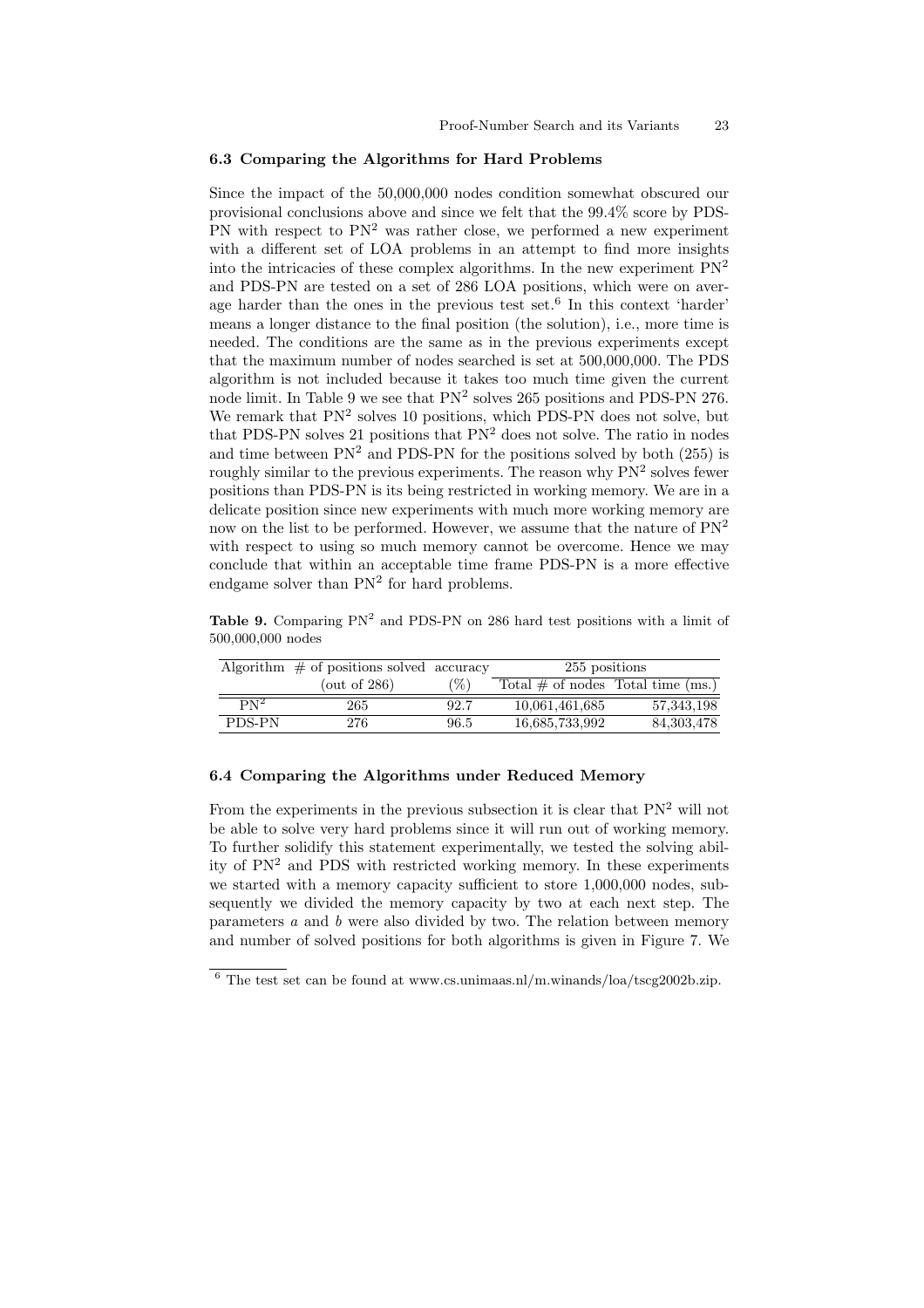

Fig. 7. Results with restricted memory

see that the solving performance rapidly decreases for  $PN<sup>2</sup>$ . The performance of PDS-PN remains stable for a long time. Only when PDS-PN is restricted to fewer than 10,000 nodes, it begins to solve fewer positions. This experiment suggests that PDS-PN is to be preferred above  $PN<sup>2</sup>$  for the very hard problems when the memory capacity is in some way restricted. The reason is that PDS-PN is not suffering from memory constraints. If there are no memory constraints at all,  $PN^2$  is preferred because under those circumstances it is the fastest algorithm.

# 7 Df-pn and PDS Comparison

Pawlewicz and Lew [24] used the set of 286 LOA positions of Subsection 6.3 to compare their implementation of df-pn and PDS with each other. Moreover, they enhanced df-pn and PDS with the  $1 + \epsilon$  trick. To compare the speed differences in CPU time for each two methods, they calculated the geometric mean of the ratio of solving times (see Table 10). We see that the enhanced df-pn is the most efficient method, plain df-pn is the second best, and both PDS versions are the least efficient. Although the  $1 + \epsilon$  trick was not designed for PDS, there is a noticeable difference between enhanced PDS and plain PDS in their experiments. For more details we refer to their paper [24].

Pawlewicz and Lew did neither implement nor tested  $PN<sup>2</sup>$  and PDS-PN on their hardware and with their data-structure implementation. Up to now there has not been a direct comparison between df-pn with PDS-PN using the same hardware and the same data-structure implementation. However, even so, we may still conclude that df-pn is an interesting alternative to PDS-PN. In Table 10 we see that df-pn is 4 times faster than PDS, while in Table 8 (Subsection 6.3) we see that PDS-PN is able to search 3 times faster than PDS.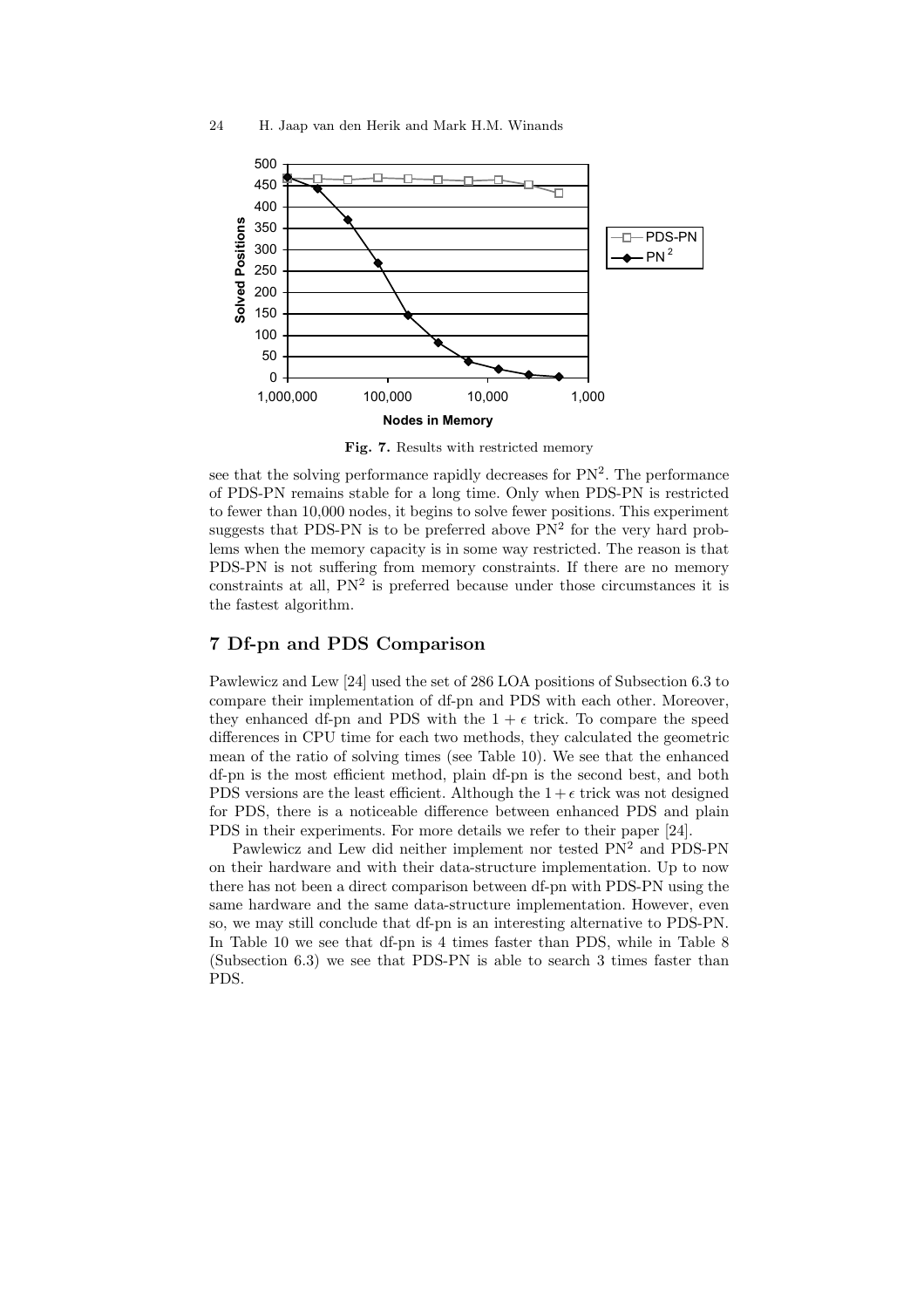Table 10. Comparison of df-pn and PDS on 286 hard test positions with a limit of 30 minutes by Pawlewicz and Lew [24]. The rate number r in row A and in column  ${\cal B}$  indicates that algorithm  ${\cal A}$  is  $r$  times faster than algorithm  ${\cal B}$ 

|                              |      | Algorithm df-pn df-pn $1+\varepsilon$ PDS PDS $1+\varepsilon$ |      |      |
|------------------------------|------|---------------------------------------------------------------|------|------|
| $df$ -pn                     | 1.00 | 0.63                                                          | 2.83 | 2.64 |
| df-pn $1 + \varepsilon$ 1.58 |      | 1.00                                                          | 4.46 | 4.17 |
| <b>PDS</b>                   | 0.35 | 0.22                                                          | 1.00 | 0.93 |
| PDS $1+\varepsilon$          | 0.38 | 0.24                                                          | 1.07 | 1.00 |

# 8 Conclusions and Future Research

Below we offer seven observations, three conclusions, and four suggestions for future research. Since observations and conclusions are intermingled, we present the conclusions in relation to the observations.

First, we have observed that mobility and deleting (dis)proved  $PN_2$  subtrees speed up  $PN$  and  $PN<sup>2</sup>$  and increase their ability of solving endgame positions. Second, we have seen that the various PN-search algorithms outperform  $\alpha\beta$  in solving endgame positions in LOA. Third, the memory problems make the plain PN search a weak solver for the harder problems. Fourth, PDS and PN<sup>2</sup> are able to solve significantly more problems than PN and  $\alpha\beta$ .

Our first conclusion is that PN and its variants offer a valuable tool for enhancing programs in endgames. We remark that  $PN<sup>2</sup>$  is still restricted by working memory, and that PDS is three times slower than  $PN<sup>2</sup>$  (Table 4) because of the delayed evaluation.

Our fifth observation is that PDS-PN is able to solve significantly more LOA endgame problems than  $\alpha\beta$  search with enhancements. Our sixth observation is that the PDS-PN algorithm is almost as fast as  $PN<sup>2</sup>$  when the parameters for its growth function are chosen properly. It turns out that for each  $\alpha$  it holds that the number of solved positions grows with increasing  $\beta$ , when the parameter  $b$  is still small. If  $b$  is sufficiently large, increasing it will not enlarge the number of solved positions. Our seventh observation states that (1) PDS-PN solves more hard positions than  $PN<sup>2</sup>$  within an acceptable time frame and  $(2)$  PDS-PN is more effective than PN or even  $PN<sup>2</sup>$  because it does not run out of memory for hard problems. Moreover, PDS-PN performs quite well under harsh memory conditions. This is especially appropriate for hard problems and for environments with very limited memory such as handheld computer platforms.

Hence, our second conclusion is that PDS-PN may be a more effective endgame solver for a set of hard problems than PDS and  $PN^2$ .

In this chapter we discussed the results of comparing PDS with df-pn as performed by Pawlewicz and Lew [24]. Df-pn was solving the set of hard problems 4 times faster than PDS. In Subsection 6.3 we saw that PDS-PN was able to search 3 times faster than PDS, whereas in Section 7 df-pn was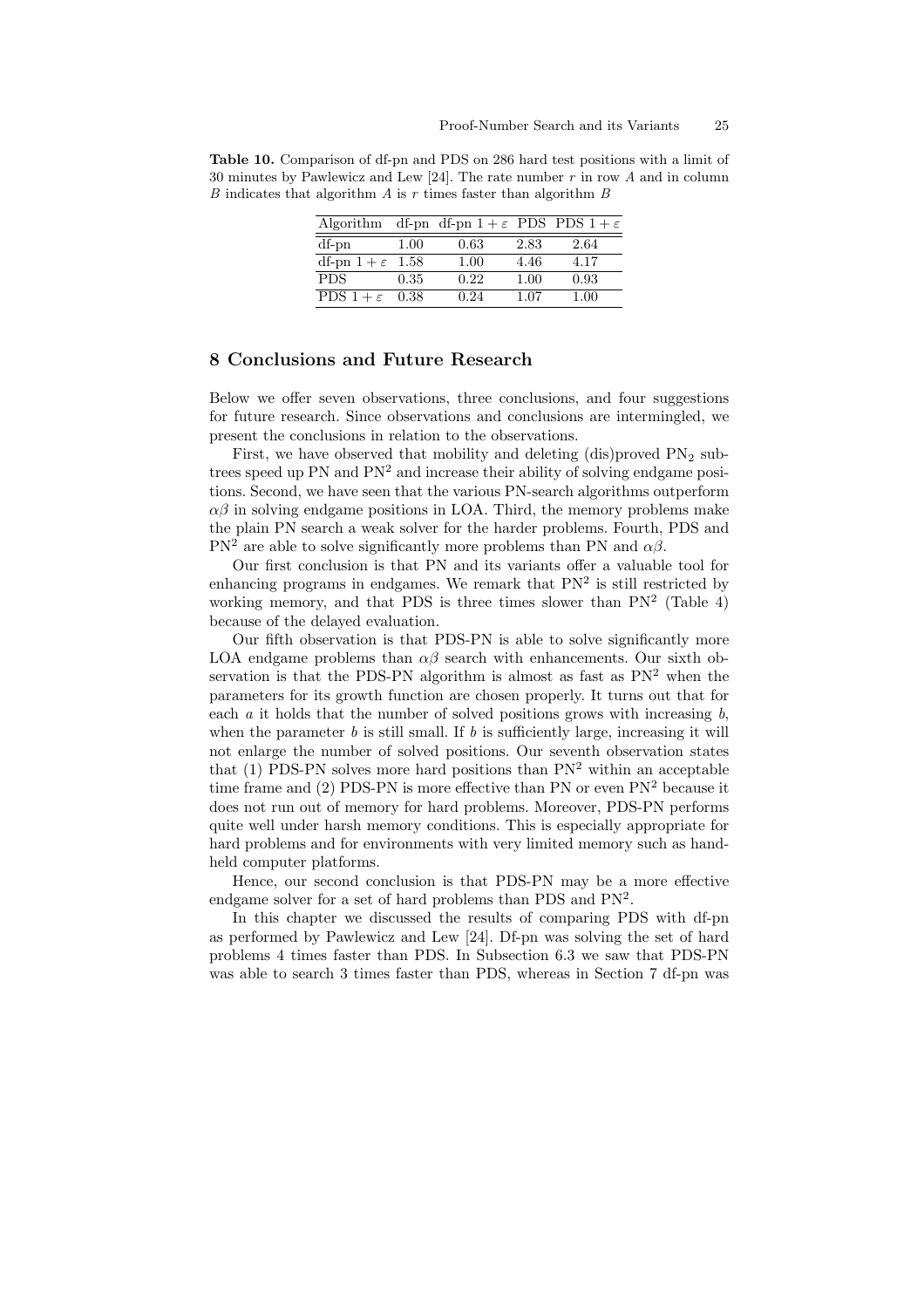4 times faster than PDS. Although the conditions were different, our third conclusion is that df-pn may be an interesting alternative to PDS-PN.

Finally, we believe that there are four suggestions for the near future. The first challenge is testing PDS-PN in other domains with difficult endgames. An example of a game notoriously known for its complicated endgames is the game of Tsume-Shogi (a variant of Shogi). Several hard problems including solutions over a few hundred ply are solved by PN\* [34] and PDS [20, 29]. It would be interesting to test PDS-PN on these problems. Second, it would be interesting to have a direct comparison between df-pn with PDS-PN using the same hardware and the same data-structure implementation. The third challenge would be to construct a two-level Proof-Number search variant using df-pn at the first level search, and a plain best-first PN search at the second level. Fourth, one problem clearly remains, viz. that there is no dynamic strategy available that determines when to use PN search instead of  $\alpha\beta$  in a real game. This will be subject of future research as well.

#### Acknowledgements

The authors would like to thank the members of the MICC-IKAT Games and AI Group for their comments.

# References

- 1. L.V. Allis. Searching for Solutions in Games and Artificial Intelligence. PhD thesis, Rijksuniversiteit Limburg, Maastricht, The Netherlands, 1994.
- 2. L.V. Allis, M. van der Meulen, and H.J. van den Herik. Proof-number search. Artificial Intelligence, 66(1):91–123, 1994.
- 3. D.D. Berkey. Calculus. Saunders College Publishing, New York, NY, USA, 1988.
- 4. H.J. Berliner. The B\*-tree search algorithm: A best-first proof procedure. Artificial Intelligence, 12(1):23–40, 1979.
- 5. D.M. Breuker. Memory versus Search in Games. PhD thesis, Universiteit Maastricht, Maastricht, The Netherlands, 1998.
- 6. D.M. Breuker, L.V. Allis, and H.J. van den Herik. How to mate: Applying proof-number search. In H.J. van den Herik, I.S. Herschberg, and J.W.H.M. Uiterwijk, editors, Advances in Computer Chess 7, pages 251–272. University of Limburg, Maastricht, The Netherlands, 1994.
- 7. D.M. Breuker, J.W.H.M. Uiterwijk, and H.J. van den Herik. Replacement schemes and two-level tables. ICCA Journal, 19(3):175–180, 1996.
- 8. D.M. Breuker, J.W.H.M. Uiterwijk, and H.J. van den Herik. The PN<sup>2</sup>-search algorithm. In H.J. van den Herik and B. Monien, editors, Advances in Computer Games 9, pages 115–132. IKAT, Universiteit Maastricht, Maastricht, The Netherlands, 2001.
- 9. D.M. Breuker, H.J. van den Herik, J.W.H.M. Uiterwijk, and L.V. Allis. A solution to the GHI problem for best-first search. Theoretical Computer Science, 252(1-2):121–149, 2001.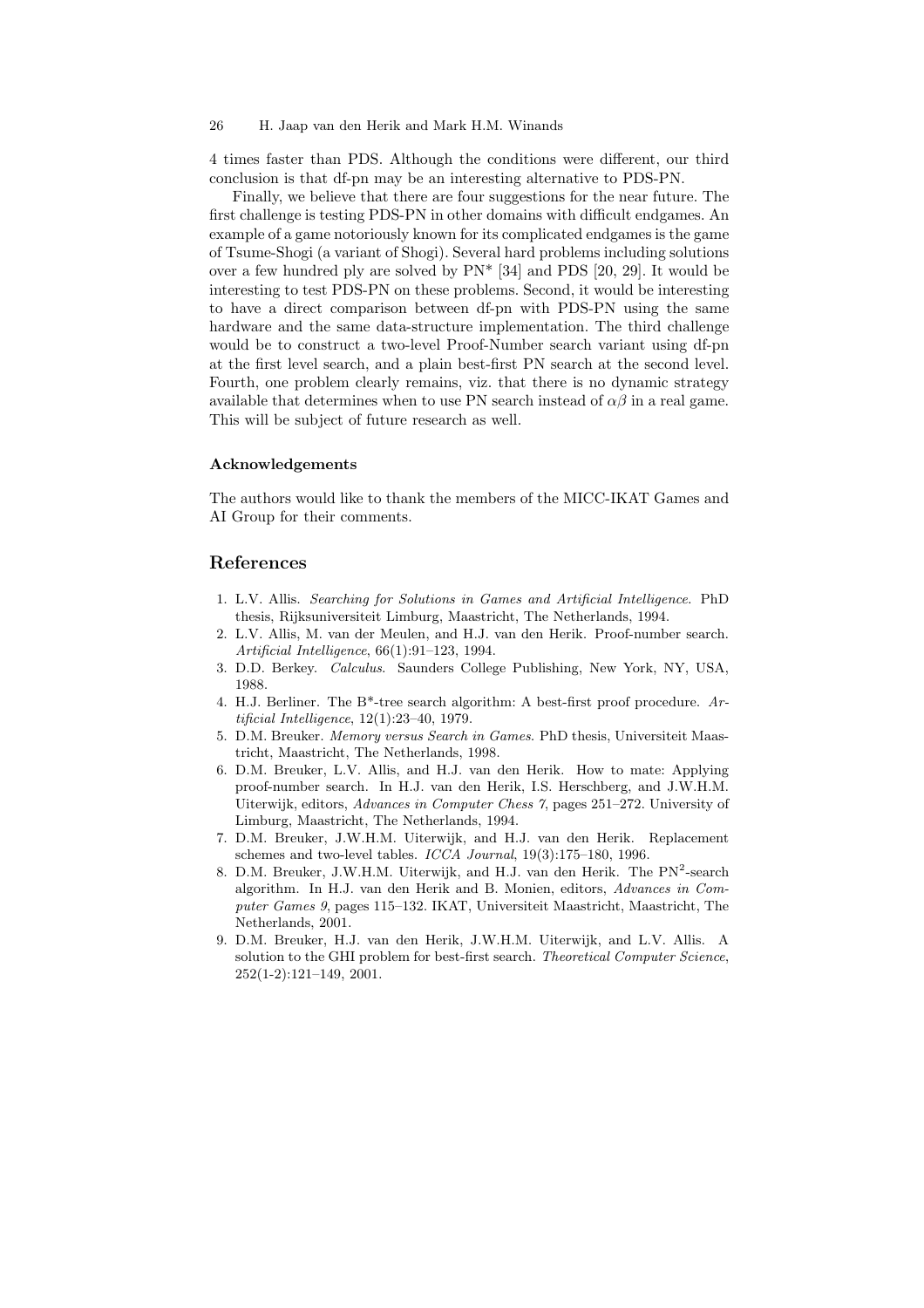- 10. M. Campbell. The graph-history interaction: On ignoring position history. In 1985 Association for Computing Machinery Annual Conference, page 278, 1985.
- 11. M. Campbell, A.J. Hoane Jr., and F.-h. Hsu. Deep Blue. Artificial Intelligence, 134(1-2):57–83, 2002.
- 12. A. Junghanns. Are there practical alternatives to alpha-beta? ICCA Journal, 21(1):14–32, 1998.
- 13. A. Kishimoto. Correct and Efficient Search Algorithms in the Presence of Repetitions. PhD thesis, University of Alberta, Edmonton, Canada, 2005.
- 14. A. Kishimoto and M. Müller. Df-pn in Go: An application to the one-eye problem. In H.J. van den Herik, H. Iida, and E.A. Heinz, editors, Advances in Computer Games 10: Many Games, Many Challenges, pages 125–141. Kluwer Academic Publishers, Boston, MA, USA, 2003.
- 15. A. Kishimoto and M. Müller. A solution to the GHI problem for depth-first proof-number search. Information Sciences, 175(4):296–314, 2005.
- 16. D.E. Knuth and R.W. Moore. An analysis of alpha-beta pruning. Artificial Intelligence, 6(4):293–326, 1975.
- 17. D.A. McAllester. Conspiracy numbers for min-max search. Artificial Intelligence, 35(1):278–310, 1988.
- 18. A. Nagai. A new AND/OR tree search algorithm using proof number and disproof number. In Proceedings of Complex Games Lab Workshop, pages 40– 45. ETL, Tsukuba, Japan, 1998.
- 19. A. Nagai. A new depth-first-search algorithm for AND/OR trees. Master's thesis, The University of Tokyo, Tokyo, Japan, 1999.
- 20. A. Nagai. Df-pn Algorithm for Searching AND/OR Trees and its Applications. PhD thesis, The University of Tokyo, Tokyo, Japan, 2002.
- 21. A. Nagai and H. Imai. Application of df-pn+ to Othello endgames. In Proceedings of Game Programming Workshop in Japan '99, pages 16–23. Hakone, Japan, 1999.
- 22. E.V. Nalimov, G.M<sup>c</sup>C. Haworth, and E.A. Heinz. Space-efficient indexing of chess endgame tables. ICGA Journal, 23(3):148–162, 2000.
- 23. A.J. Palay. Searching with Probabilities. PhD thesis, Carnegie Mellon University, Pittsburgh, PA, USA, 1983. Also published by Pitman, Boston, 1985.
- 24. J. Pawlewicz and L. Lew. Improving depth-first pn-search:  $1 + \epsilon$  trick. In H.J. van den Herik, P. Ciancarini, and H.H.L.M. Donkers, editors, Proceedings of the 5th International Conference on Computer and Games, volume 4630 of Lecture Notes in Computer Science (LNCS), pages 160–171. Springer-Verlag, Heidelberg, Germany, 2007.
- 25. A. Plaat, J. Schaeffer, W. Pijls, and A. de Bruin. Best-first fixed-depth minimax algorithms. Artificial Intelligence, 87(2):255–293, 1996.
- 26. S. Sackson. A Gamut of Games. Random House, New York, NY, USA, 1969.
- 27. J-T. Saito, G. Chaslot, J.W.H.M. Uiterwijk, and H.J. van den Herik. Montecarlo proof-number search for computer Go. In H.J. van den Herik, P. Ciancarini, and H.H.L.M. Donkers, editors, Proceedings of the 5th International Conference on Computer and Games, volume 4630 of Lecture Notes in Computer Science (LNCS), pages 50–61. Springer-Verlag, Heidelberg, Germany, 2007.
- 28. M. Sakuta. Deterministic Solving of Problems with Uncertainty. PhD thesis, Shizuoka University, Hamamatsu, Japan, 2001.
- 29. M. Sakuta and H. Iida. The performance of PN\*, PDS and PN search on 6×6 Othello and Tsume-Shogi. In H.J. van den Herik and B. Monien, edi-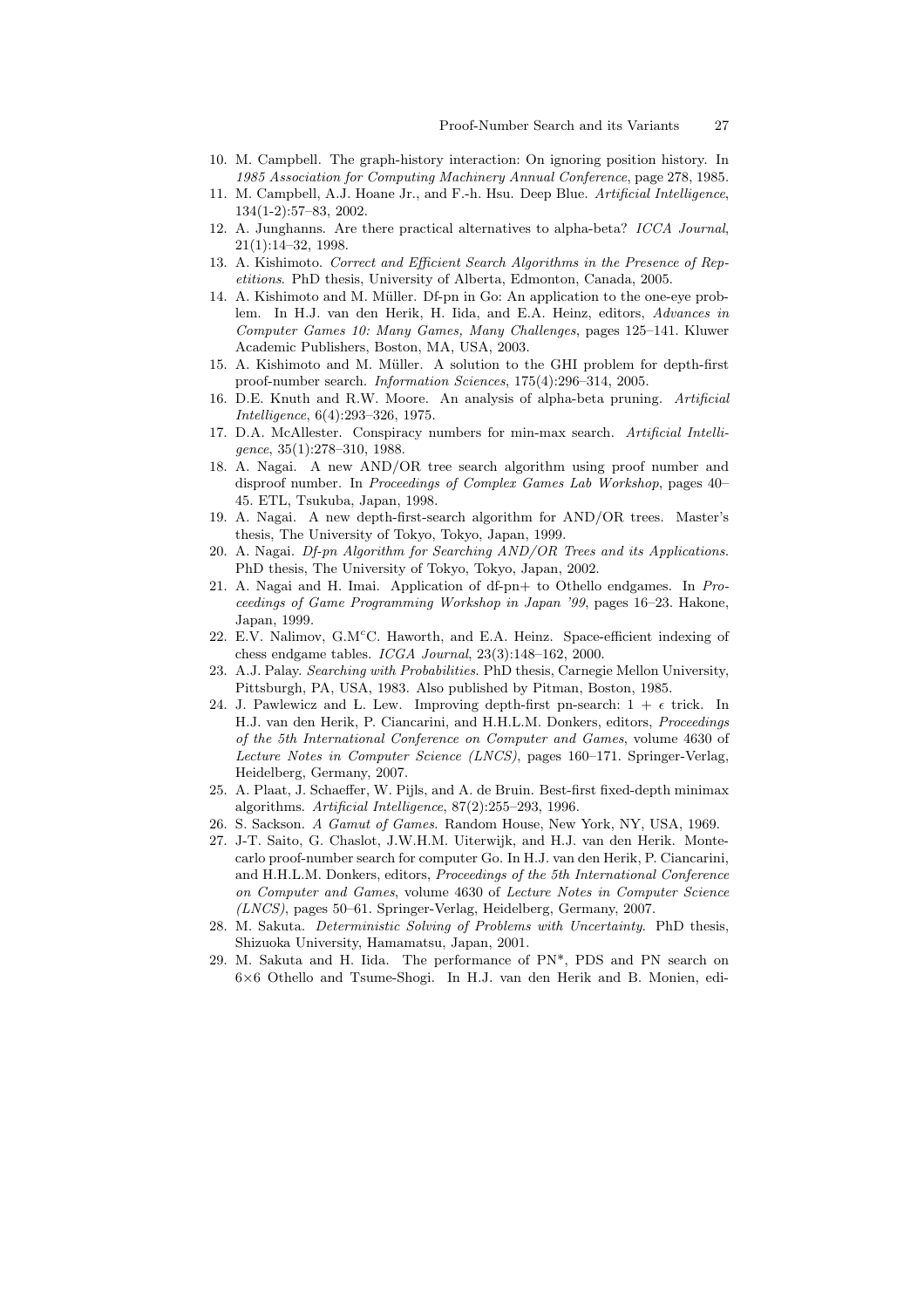tors, Advances in Computer Games 9, pages 203–222. Universiteit Maastricht, Maastricht, The Netherlands, 2001.

- 30. J. Schaeffer. Conspiracy numbers. Artificial Intelligence, 43(1):67–84, 1990.
- 31. J. Schaeffer. Game over: Black to play and draw in Checkers. ICGA Journal, 30(4):187–197, 2007.
- 32. J. Schaeffer, N. Burch, Y. Björnsson, A. Kishimoto, M. Müller, R. Lake, P. Lu, and S. Sutphen. Checkers is solved. Science, 317(5844):1518–1522, 2007.
- 33. J. Schaeffer and R. Lake. Solving the game of Checkers. In R.J. Nowakowski, editor, Games of No Chance, pages 119–133. Cambridge University Press, Cambridge, England, 1996.
- 34. M. Seo, H. Iida, and J.W.H.M. Uiterwijk. The PN\*-search algorithm: Application to Tsume-Shogi. Artificial Intelligence, 129(1-2):253–277, 2001.
- 35. M.H.M. Winands, J.W.H.M. Uiterwijk, and H.J. van den Herik. PDS-PN: A new proof-number search algorithm: Application to Lines of Action. In J. Schaeffer, M. Müller, and Y. Björnsson, editors, Computers and Games 2002, volume 2883 of Lecture Notes in Computer Science (LNCS), pages 170–185, Berlin, Germany, 2003. Springer-Verlag.
- 36. M.H.M. Winands, J.W.H.M. Uiterwijk, and H.J. van den Herik. An effective two-level proof-number search algorithm. Theoretical Computer Science, 313(3):511–525, 2004.
- 37. M.H.M. Winands, H.J. van den Herik, and J.W.H.M. Uiterwijk. An evaluation function for Lines of Action. In H.J. van den Herik, H. Iida, and E.A. Heinz, editors, Advances in Computer Games 10: Many Games, Many Challenges, pages 249–260. Kluwer Academic Publishers, Boston, MA, USA, 2003.

# Appendix: Pseudo Code for PN Search

Below we give the pseudo code for PN search, which was discussed in Subsection 2.1. For ease of comparison we use similar pseudo code as given in Breuker [5]. PN(root, maxnodes) is the main procedure of the algorithm. The procedure evaluate(node) evaluates a position, and assigns one of the following three values to a node: FALSE, TRUE, and UNKNOWN. The proof and disproof numbers of a node are initialised by setProofAndDisproofNumbers(node). The function selectMostProvingNode(node) finds the most-proving node. Expanding the most-proving node is done by expandNode(node). After the expansion of the most-proving node, the new information is backed up by updateAncestors(node, root). The function countNodes() gives the number of nodes currently stored in memory.

```
//The PN-search algorithm
PN(root, maxnodes){
  evaluate(root);
  setProofAndDisproofNumbers(root);
  while(root.proof != 0 && root.disproof != 0
        && countNodes() <= maxnodes){
```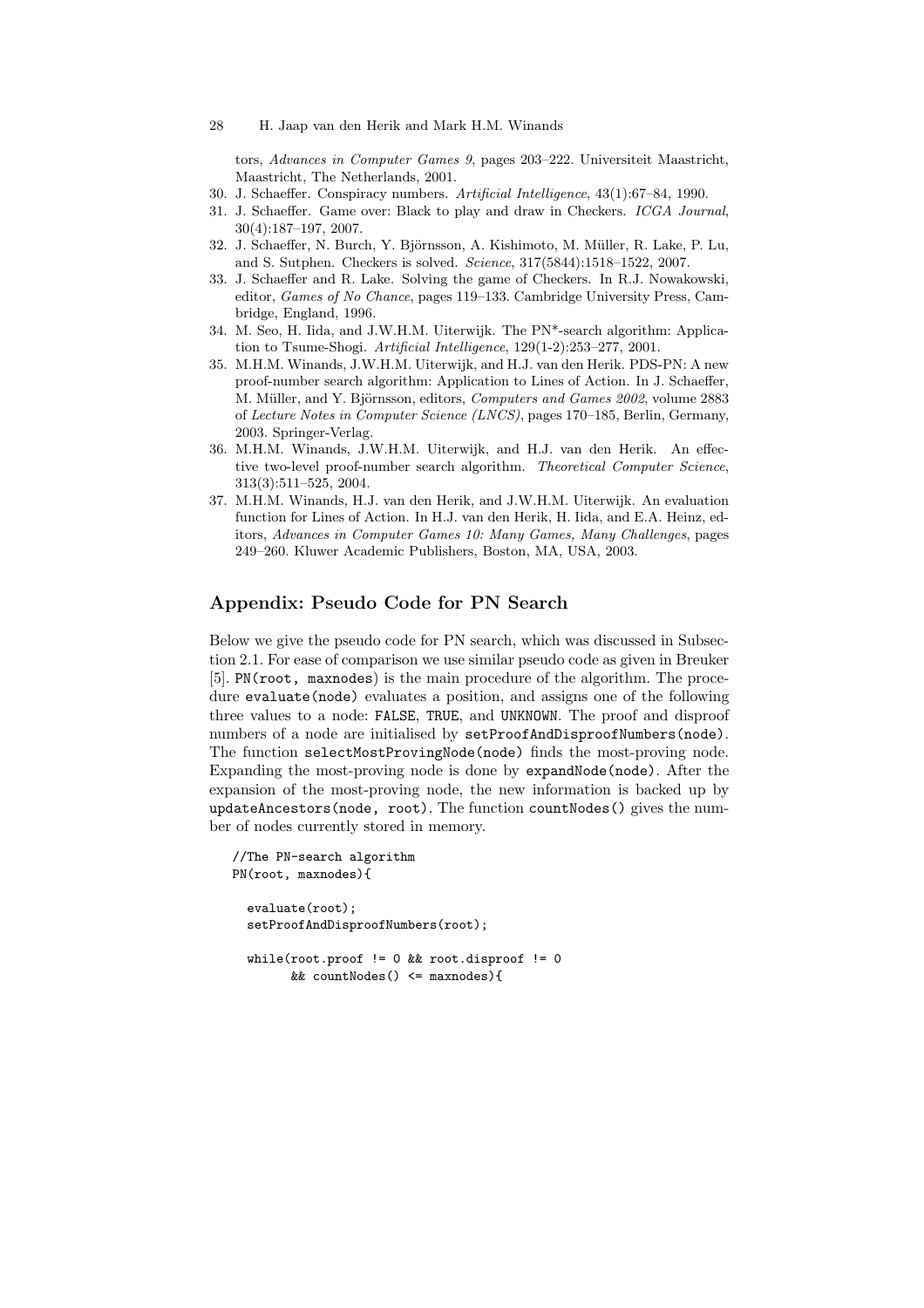```
//Second Part of the algorithm
    mostProvingNode = selectMostProvingNode(currentNode);
    expandNode(mostProvingNode);
    currentNode = updateAncestors(mostProvingNode, root);
 }
}
//Calculating proof and disproof numbers
setProofAndDisproofNumbers(node){
   if(node.expanded) //Internal node;
     if(node-type == AND_NODE){
      node.proof = 0;
      node.disproof = INFINITY;
      for(each child n){
        node.proof = node.proof + n.proof;
         if(n.disproof < node.disproof)
           node.disproof = n.disproof;
      }
     }
     else{ //OR node
      node.proof = ProofNode.INFINITY;
      node.disproof = 0;
      for(each child n){
        node.disproof = node.disproof + n.disproof;
         if(n.proof < node.proof)
           node.proof = n.proof;
      }
     }
   else //Leaf
     switch(node.value){
       case FALSE:
           node.proof = INFINITY;
           node.disproof = 0;
       case TRUE:
           node.proof = 0;
           node.disproof = INFINITY;
       case UNKNOWN:
           node.proof = 1;
           node.disproof = 1;
     }
}
//Select the most-proving node
SelectMostProvingNode(node){
 while(node.expanded){
   n = node.children;
    if(node-type == OR_NODE) //OR Node
     while(n.proof != node.proof)
```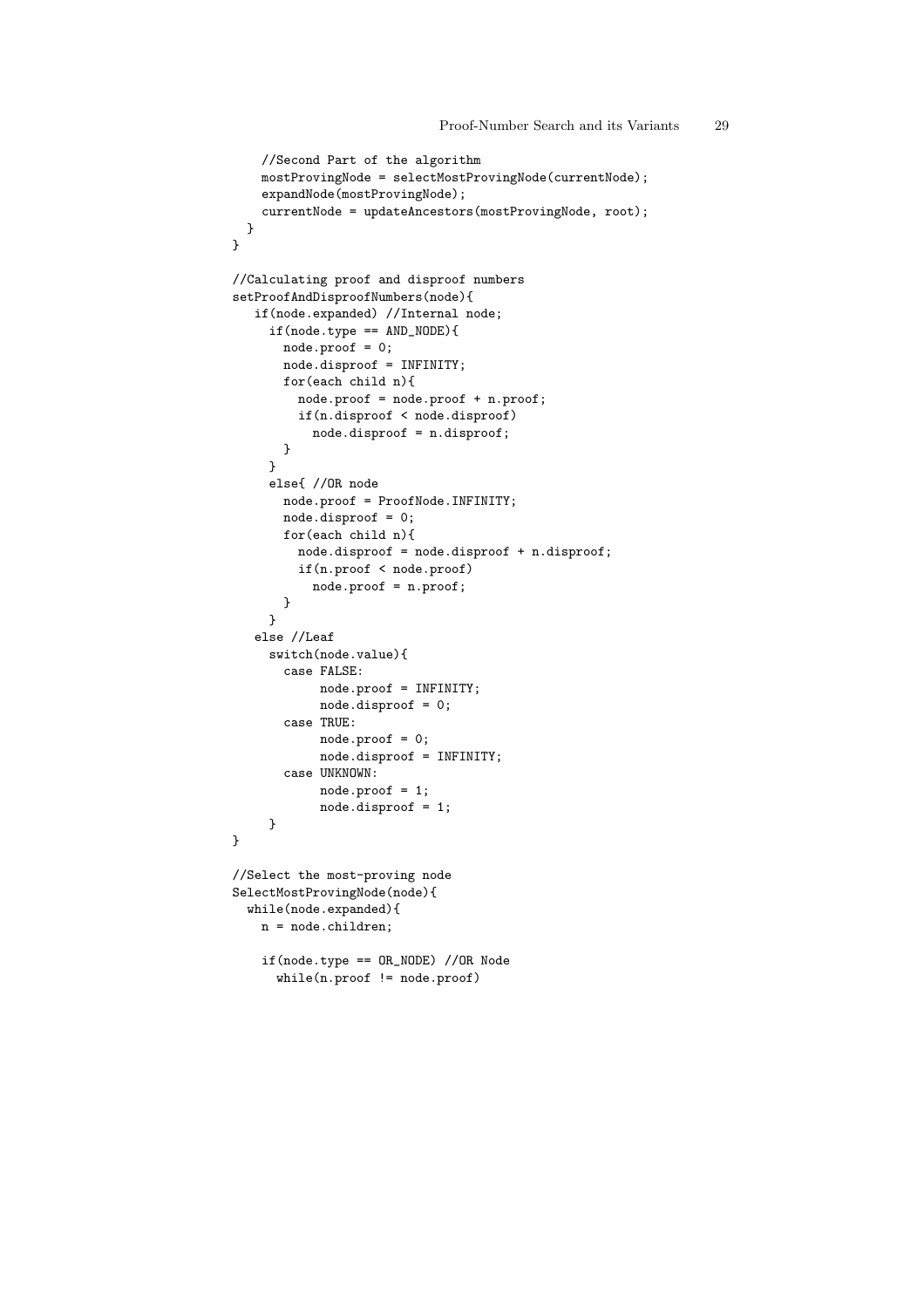```
n = n.sibling;
    else //AND Node
     while(n.disproof != node.disproof)
       n = n.sibling;
    node = n;
  }
 return node;
}
//Expand node
expandNode(node){
  generateAllChildren(node);
  for(each child n){
     evaluate(n);
     setProofAndDisproofNumbers(n);
     //Addition to original code
     if((node.type == OR NODE && n.proof == 0) ||
         (node.type == AND_NODE && n.disproof == 0))
          break;
  }
  node.expanded = true;
}
//Update ancestors
updateAncestors(node, root){
  do{
     oldProof = node.proof;
     oldDisProof = node.disproof;
     setProofAndDisproofNumbers(node);
      //No change on the path
     if(node.proof == oldProof &&
        node.disproof == oldDisProof)
        return node;
      //Delete (dis)proved trees
     if(node.proot == 0 || node.disproof == 0)node.deleteSubtree();
     if(node == root)
        return node;
     node = node.parent;
   }while(true)
}
```